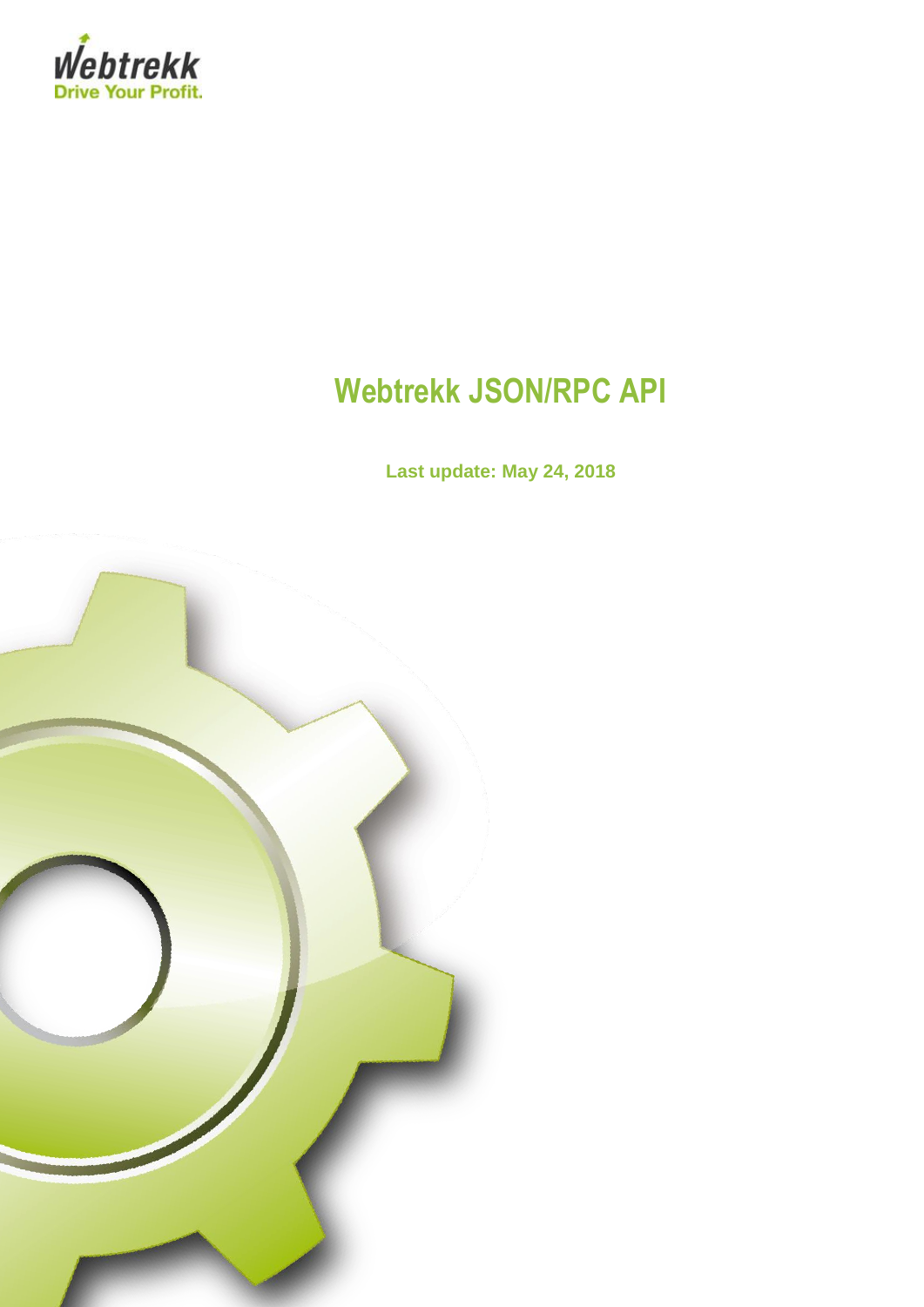

# <span id="page-1-0"></span>1 Content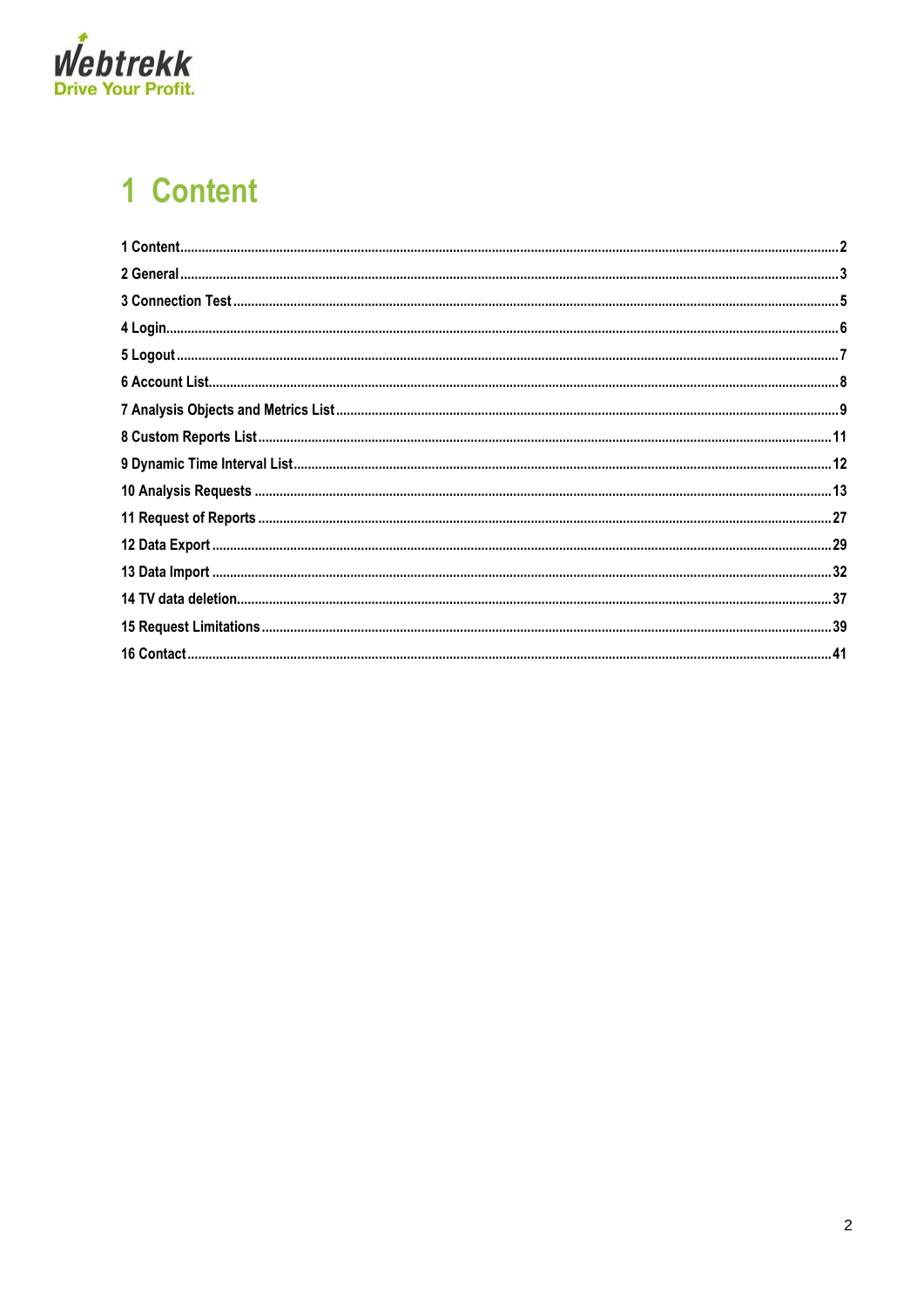

## <span id="page-2-0"></span>**2 General**

Webtrekk JSON/RPC API gives you the opportunity to automatically recall data from Webtrekk. The connection with the Webtrekk JSON/RPC API takes place via HTTP or HTTPS protocols.

URL: http(s)://report2.webtrekk.de/cgi-bin/wt/JSONRPC.cgi

### **Methods**

Following methods are available by the JSON/RPC API:

| <b>Method</b>                    | <b>Description</b>                                               |
|----------------------------------|------------------------------------------------------------------|
| getConnectionTest                | Tests the connection.                                            |
| login                            | Logs into an account and creates a token.                        |
| logout                           | Logs out of an account deletes a token.                          |
| getAccountList                   | Lists all accounts available for a login.                        |
| getAnalysisObjectsAndMetricsList | Lists all available analysis objects and metrics for an account. |
| getCustomReportsList             | Lists all available reports for an account.                      |
| getDynamicTimeIntervalList       | Lists all available dynamic time intervals for an account.       |
| getAnalysisData                  | Gets output data of analyses.                                    |
| getReportData                    | Gets output data of reports.                                     |
| exportData                       | Exports category / parameter data.                               |
| importData                       | Imports category / parameter data.                               |
| deleteTvData                     | Initiates the deletion of TV data.                               |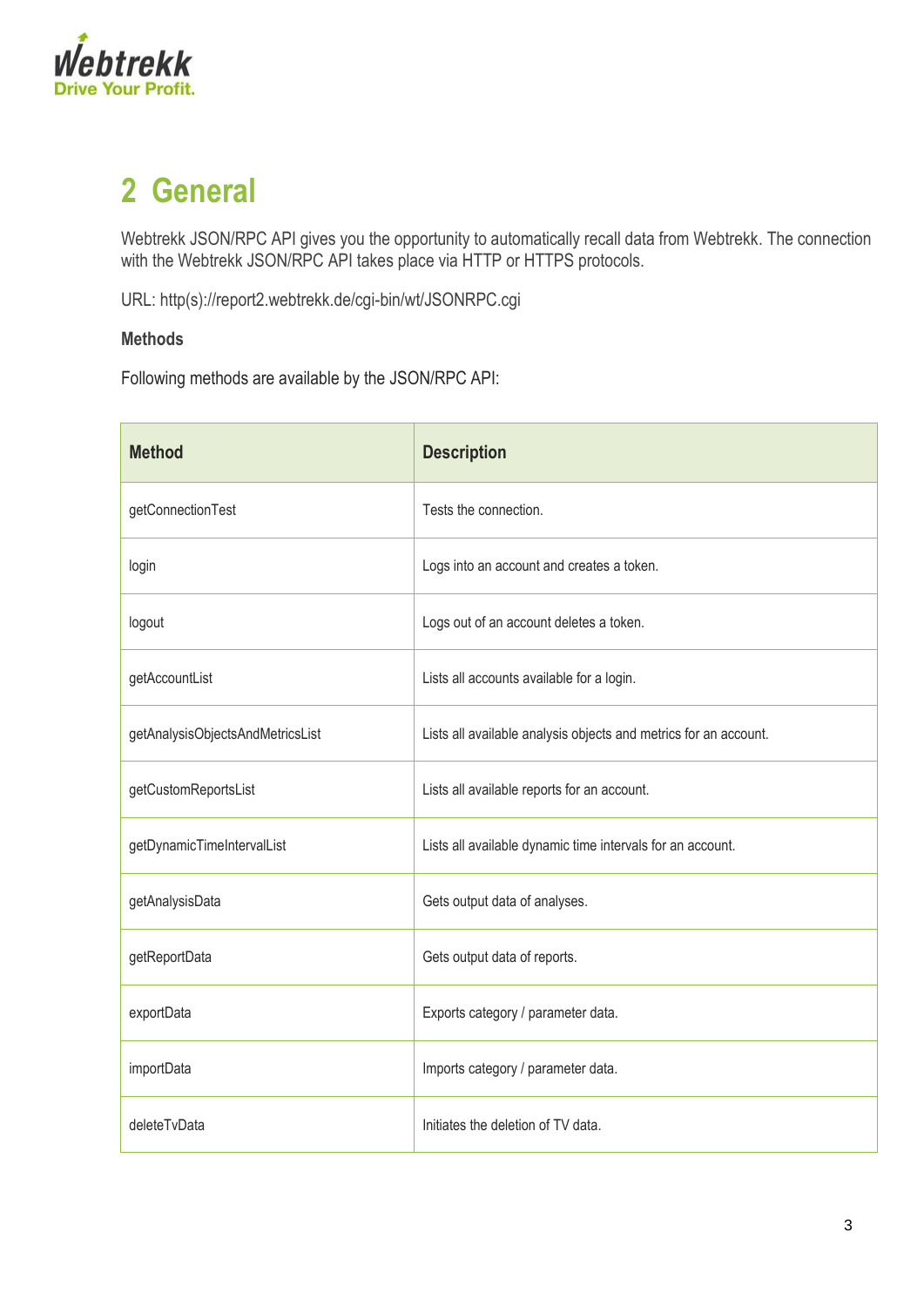

## Errors

Errors are received in the parameter "error" in the result.

Example: { "version": "1.1", "error": { "name": "JSONRPCError", "message": "Authorization failed", "code": 501 } }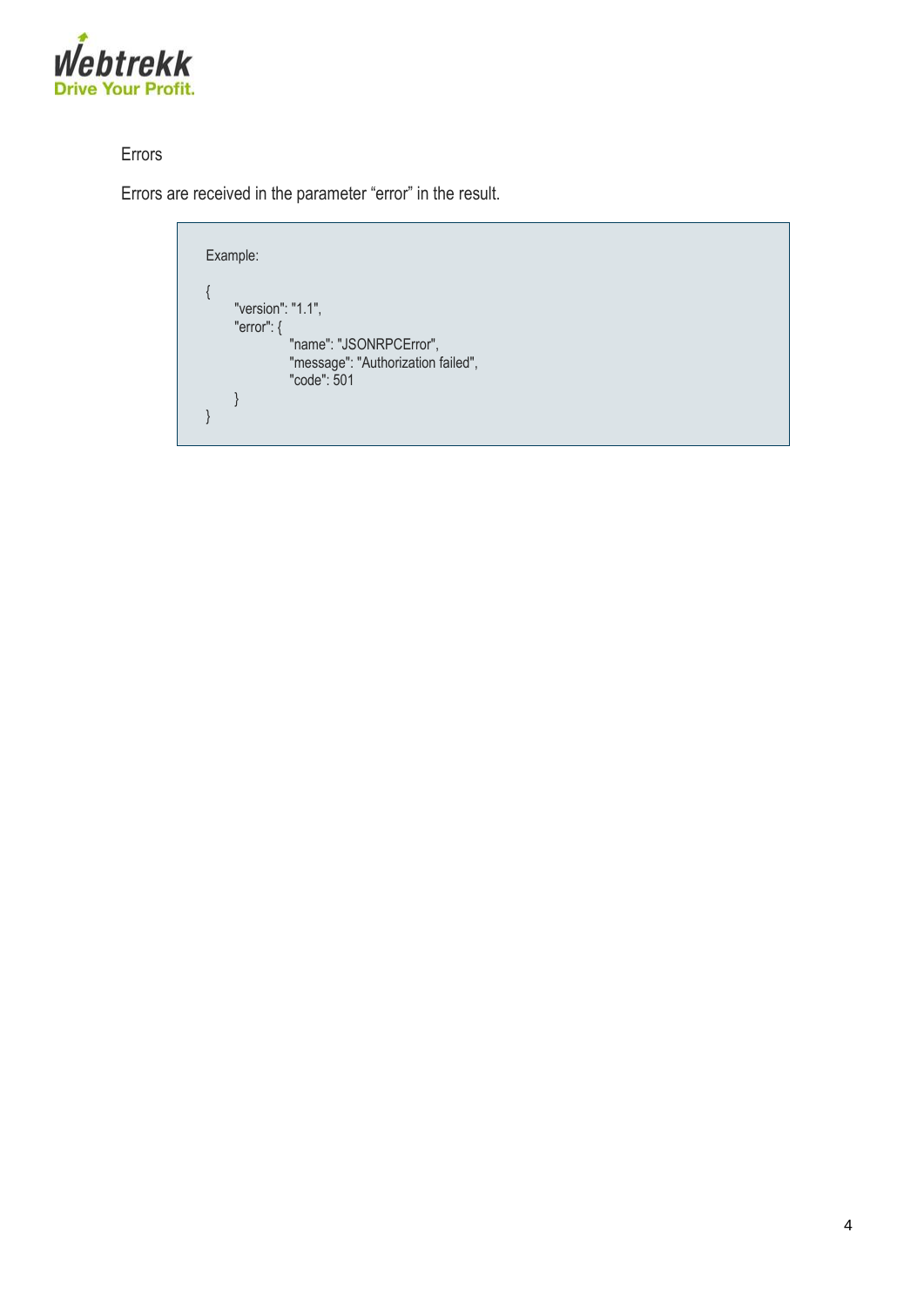

# <span id="page-4-0"></span>**3 Connection Test**

In order to test the connection, you simply use the method "getConnectionTest". The method works without any login data or other parameters. The string "Connection successful" obtains the test result.

### **Request**

| <b>Parameter</b> | <b>Description</b> |
|------------------|--------------------|
| none             |                    |

| "params": $\{\},\$            |  |  |
|-------------------------------|--|--|
| "version": "1.1",             |  |  |
| "method": "getConnectionTest" |  |  |

#### **Response**

| <b>Parameter</b><br><b>Type</b> |        | <b>Description</b>                     |  |  |
|---------------------------------|--------|----------------------------------------|--|--|
|                                 | string | Submits string "Connection successful" |  |  |

| Example:                          |  |  |  |
|-----------------------------------|--|--|--|
| "version": "1.1",                 |  |  |  |
| "result": "Connection successful" |  |  |  |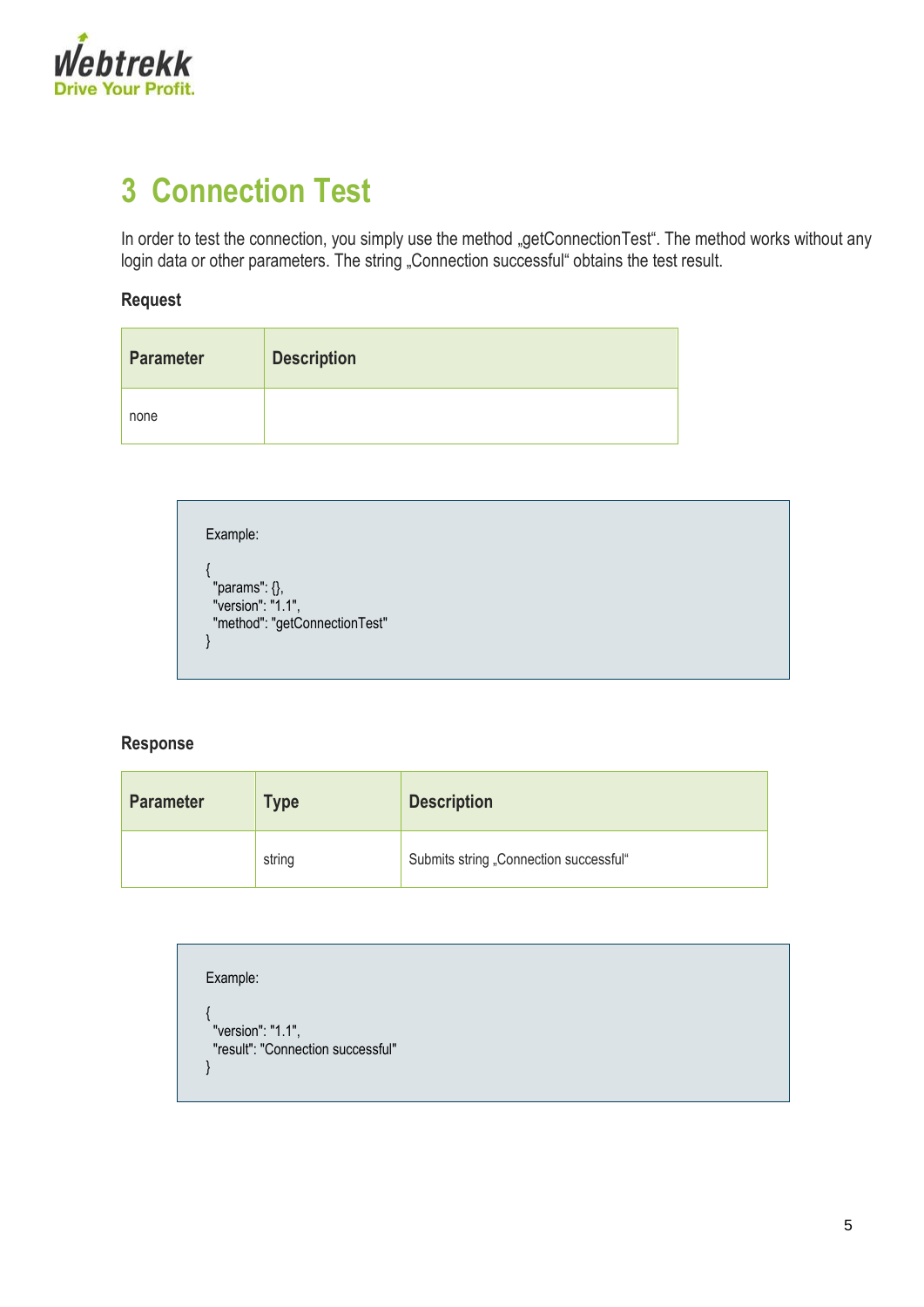

# <span id="page-5-0"></span>**4 Login**

By using the method "login" you retrieve a token to use in following requests. The token is valid until you logout if you use it at least once per hour. If you don't, the token becomes invalid.

### **Request**

| <b>Parameter</b> | <b>Optional</b> | <b>Description</b>                      |
|------------------|-----------------|-----------------------------------------|
| customerId       | no              | ID of wanted customer (Track-ID)        |
| login            | no              | Login Webtrekk Frontend                 |
| pass             | no              | Password Webtrekk Frontend              |
| language         | yes             | Language (,de', ,en', ,fr', ,es', ,cn') |

```
Example:
{
   "params": {
       "login": "login",
 "pass": "pass",
 "customerId": "11111111111",
       "language": "en"
   },
   "version": "1.1",
  "method": "login"
}
```
### **Response**

The response of the message is the token.

```
Example:
{
   "version": "1.1",
  "result": "98991ec3459031c4bd9ddfeb4e142045_52b6b54cbb4e9654d1ff032521a86270"
}
```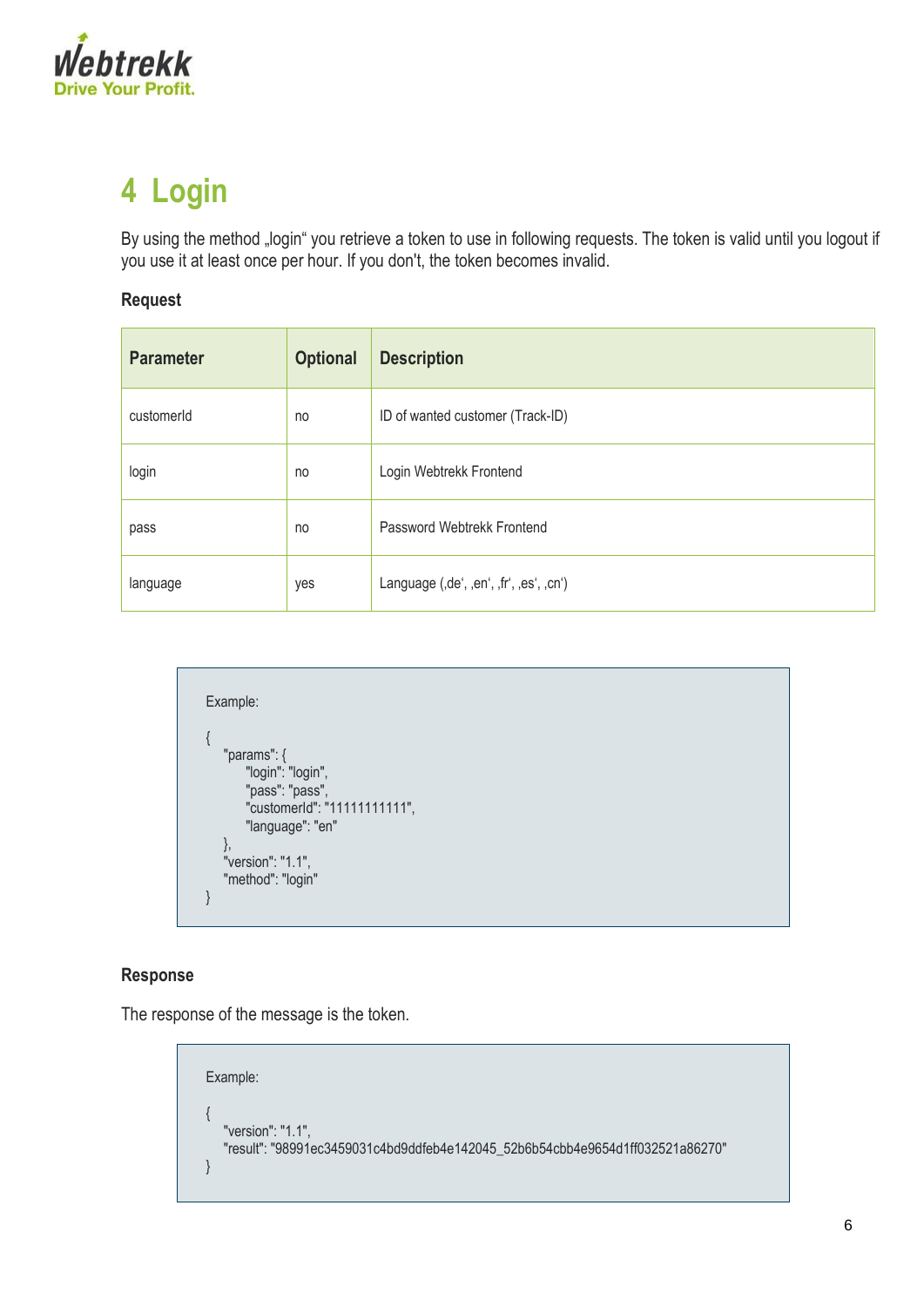

# <span id="page-6-0"></span>**5 Logout**

By using the method "login" you delete a token.

### **Request**

| <b>Parameter</b> | <b>Optional</b> | <b>Description</b> |
|------------------|-----------------|--------------------|
| token            | no              | Гоken              |

Example: { "params": { "token": "98991ec3459031c4bd9ddfeb4e142045\_52b6b54cbb4e9654d1ff032521a86270" }, "version": "1.1", "method": "logout" }

### **Response**

The result is "1" if the logout was successful, otherwise "0".

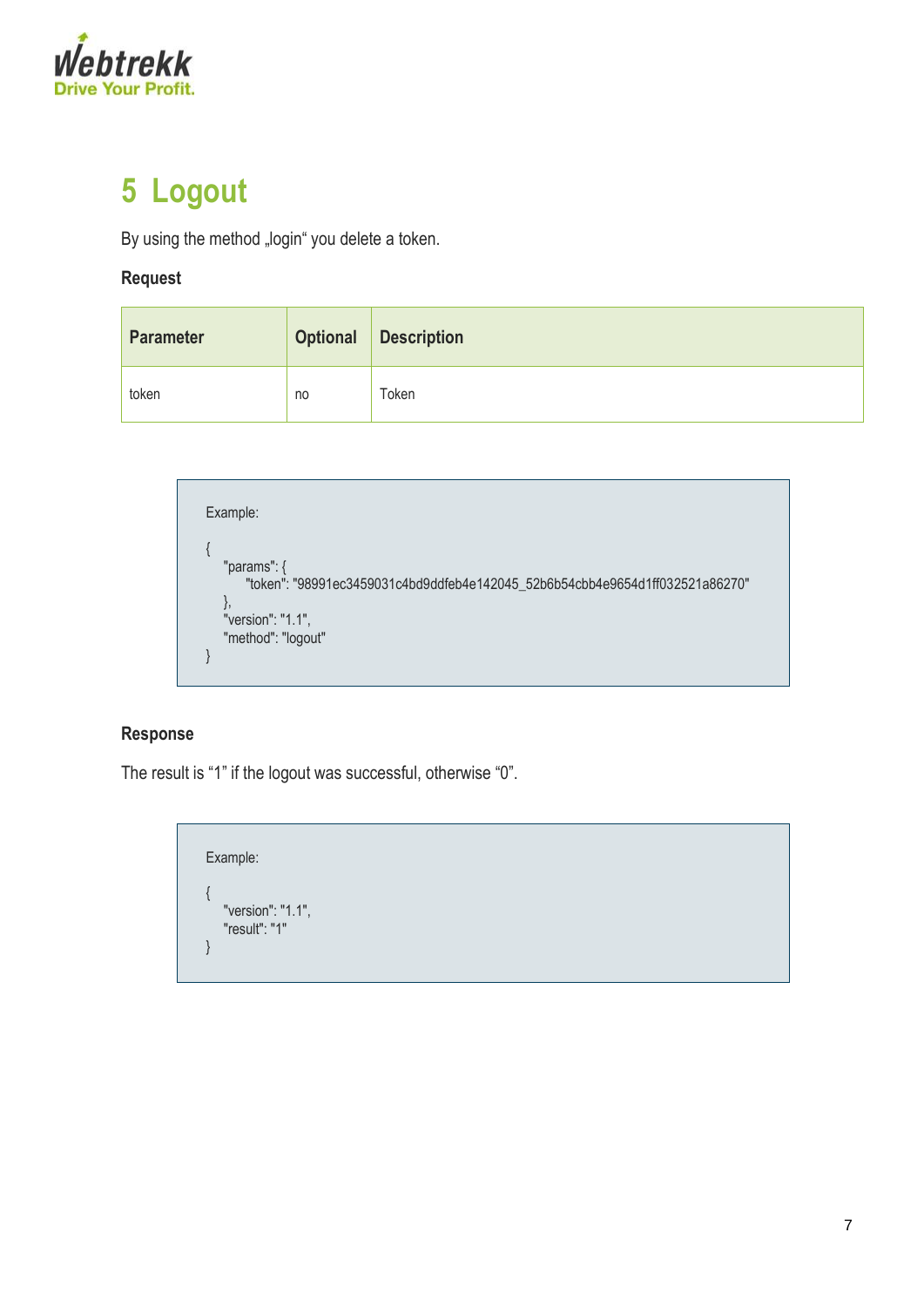

# <span id="page-7-0"></span>**6 Account List**

By using the method "getAccount" you retrieve information about all available Accounts for a login.

#### **Request**

| <b>Parameter</b> | <b>Optional</b> | <b>Description</b>         |
|------------------|-----------------|----------------------------|
| login            | no              | Login Webtrekk Frontend    |
| pass             | no              | Password Webtrekk Frontend |



### **Response**

The result is an array of account information.

```
Example:
{
     "version": "1.1",
     "result": [
 \left\{ \begin{array}{c} \end{array} \right. "customerId": "11111111111",
                 "title": "Account 1"
            },
 \left\{\begin{array}{ccc} \end{array}\right\} "customerId": "11111111112",
                  "title": "Account 2"
 \begin{array}{ccc} \end{array} ]
}
```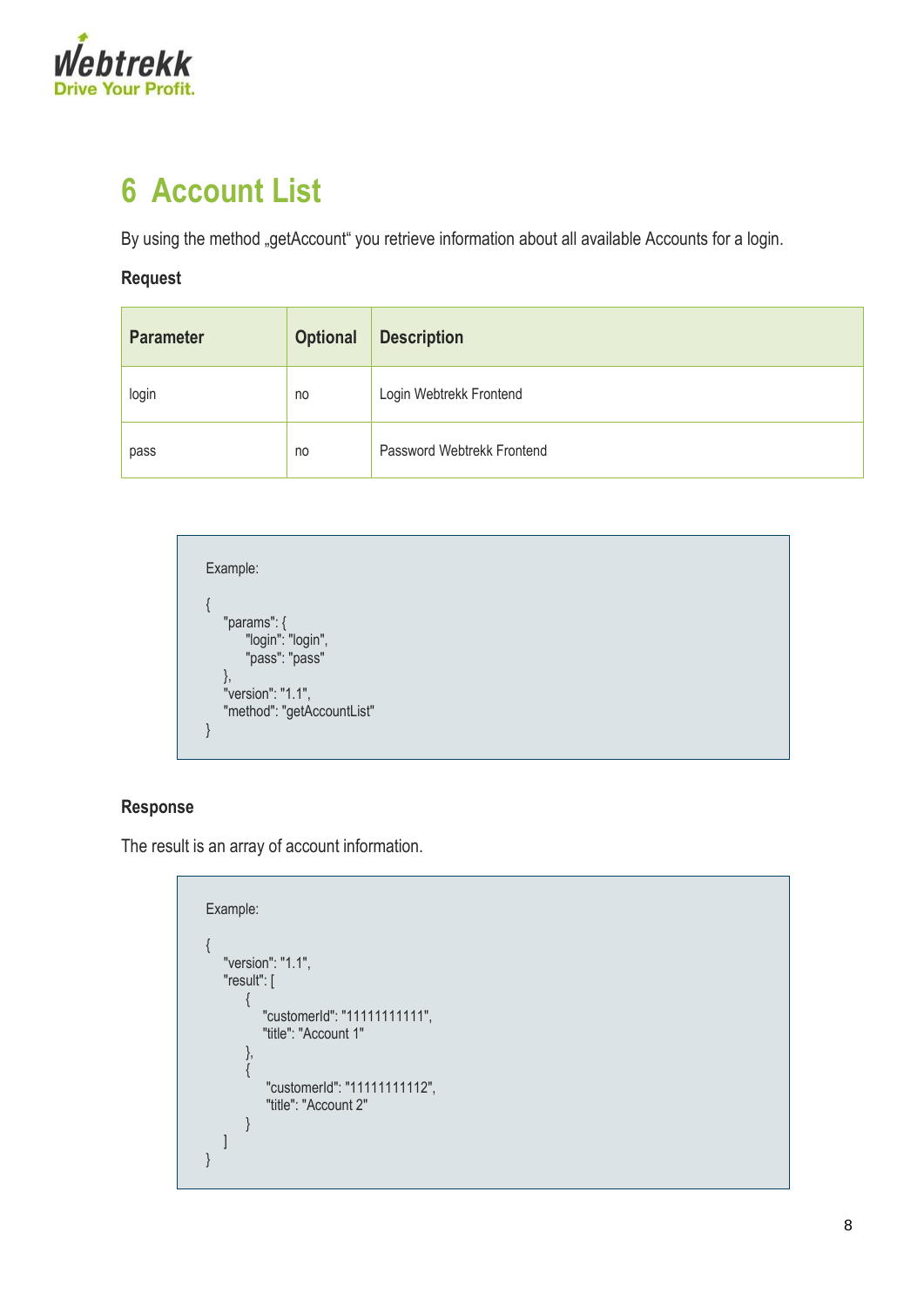

# <span id="page-8-0"></span>**7 Analysis Objects and Metrics List**

By using the method "getAnalysisObjectsAndMetricsList" you retrieve information about all available analysis objects and metrics in an account.

#### **Request**

| <b>Parameter</b> | <b>Optional</b> | <b>Description</b>                                           |
|------------------|-----------------|--------------------------------------------------------------|
| token            | no              | Token (Parameters login, pass, customerld are also possible) |

| Example:                                                                                                                                                            |
|---------------------------------------------------------------------------------------------------------------------------------------------------------------------|
| "params": $\{$<br>"token": "98991ec3459031c4bd9ddfeb4e142045_52b6b54cbb4e9654d1ff032521a86270"<br>"version": "1.1",<br>"method": "getAnalysisObjectsAndMetricsList" |

#### **Response**

The results are three arrays of Analysis Objects, Metrics and Customer Scores

```
Example:
{
   "version": "1.1",
   "result": {
       "analysisObjects": [
            "Plugins",
            "Provider",
           "Region",
           "Pages",
        ]
        "metrics": [
           "Page Impressions",
           "Visitors",
           "Visits",
       ],
```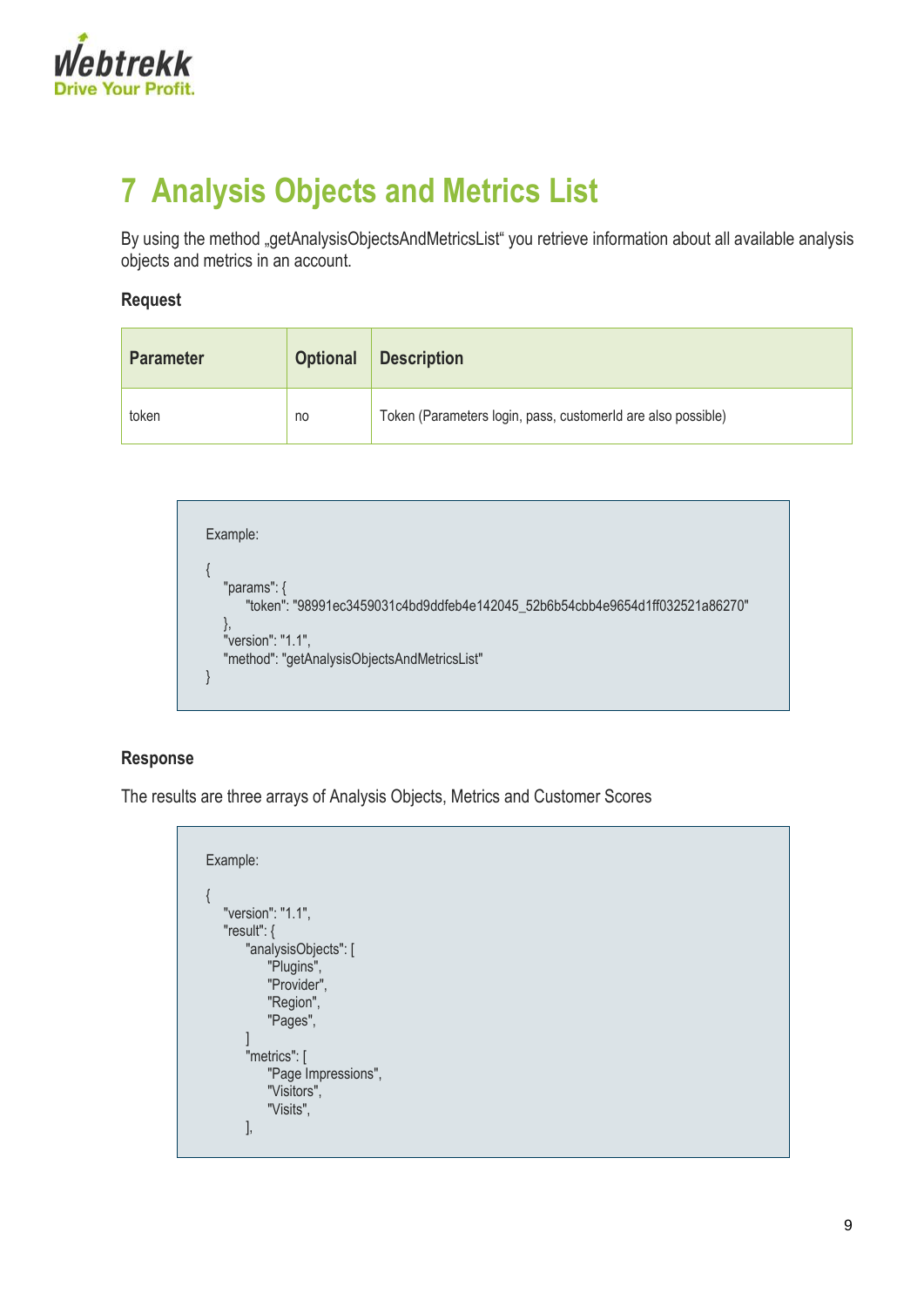

"customMetrics": [ "Engagement", "Page Impressions on index pages", "Visits Google", ], } }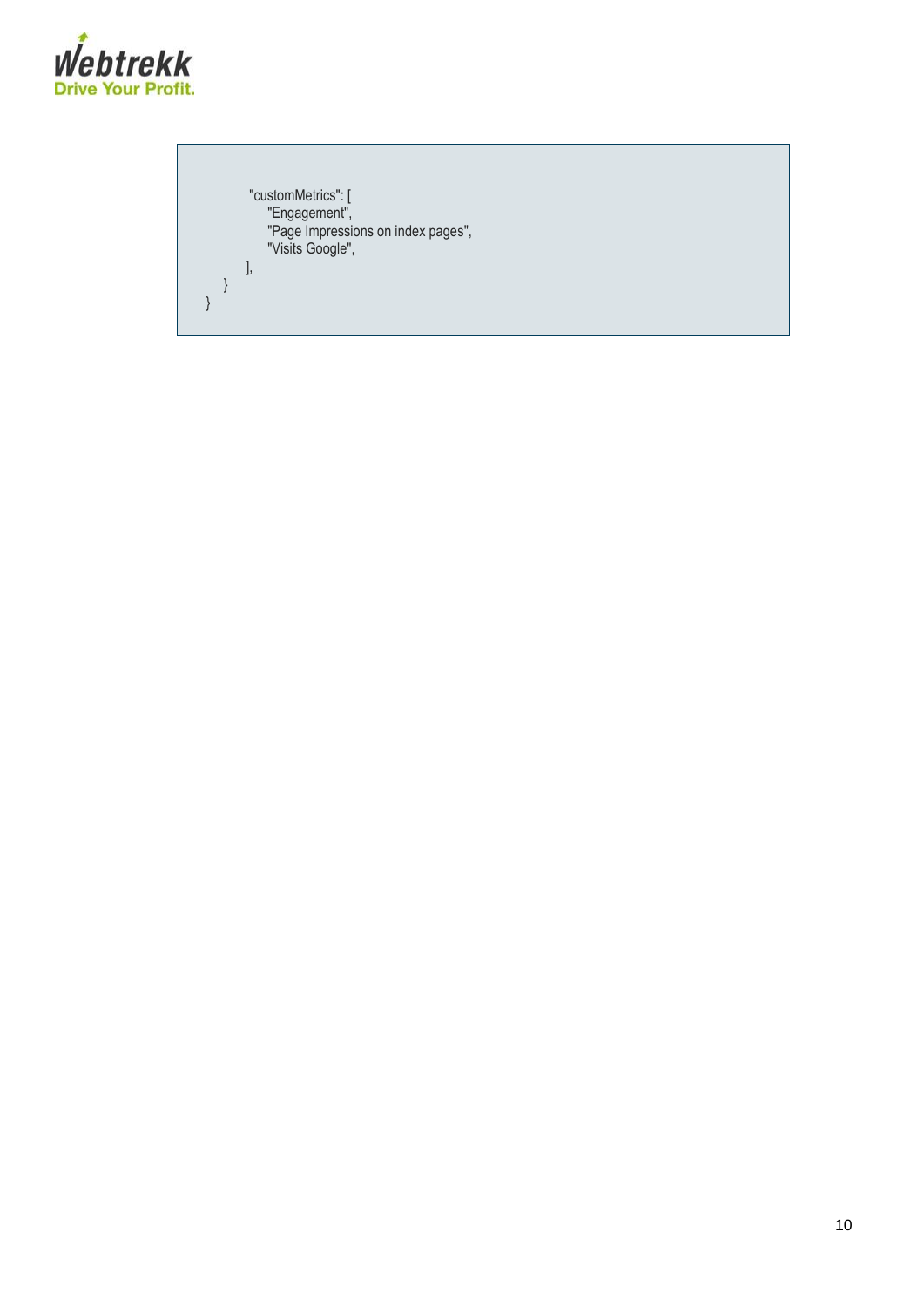

## <span id="page-10-0"></span>**8 Custom Reports List**

By using the method "getCustomReportsList" you retrieve information about all available reports in an account.

#### **Request**

| <b>Parameter</b> | <b>Optional</b> | <b>Description</b>                                           |
|------------------|-----------------|--------------------------------------------------------------|
| token            | no              | Token (Parameters login, pass, customerld are also possible) |

Example: { "params": { "token": "98991ec3459031c4bd9ddfeb4e142045\_52b6b54cbb4e9654d1ff032521a86270" }, "version": "1.1", "method": " getCustomReportsList" }

#### **Response**

The result is an array of all reports with their report groups.

Example: { "version": "1.1", "result": [ { "reportGroup": "Dashboards", "title": "E-Commerce Dashboard" }, { "reportGroup": "", "title": "Clickstream" }, ] }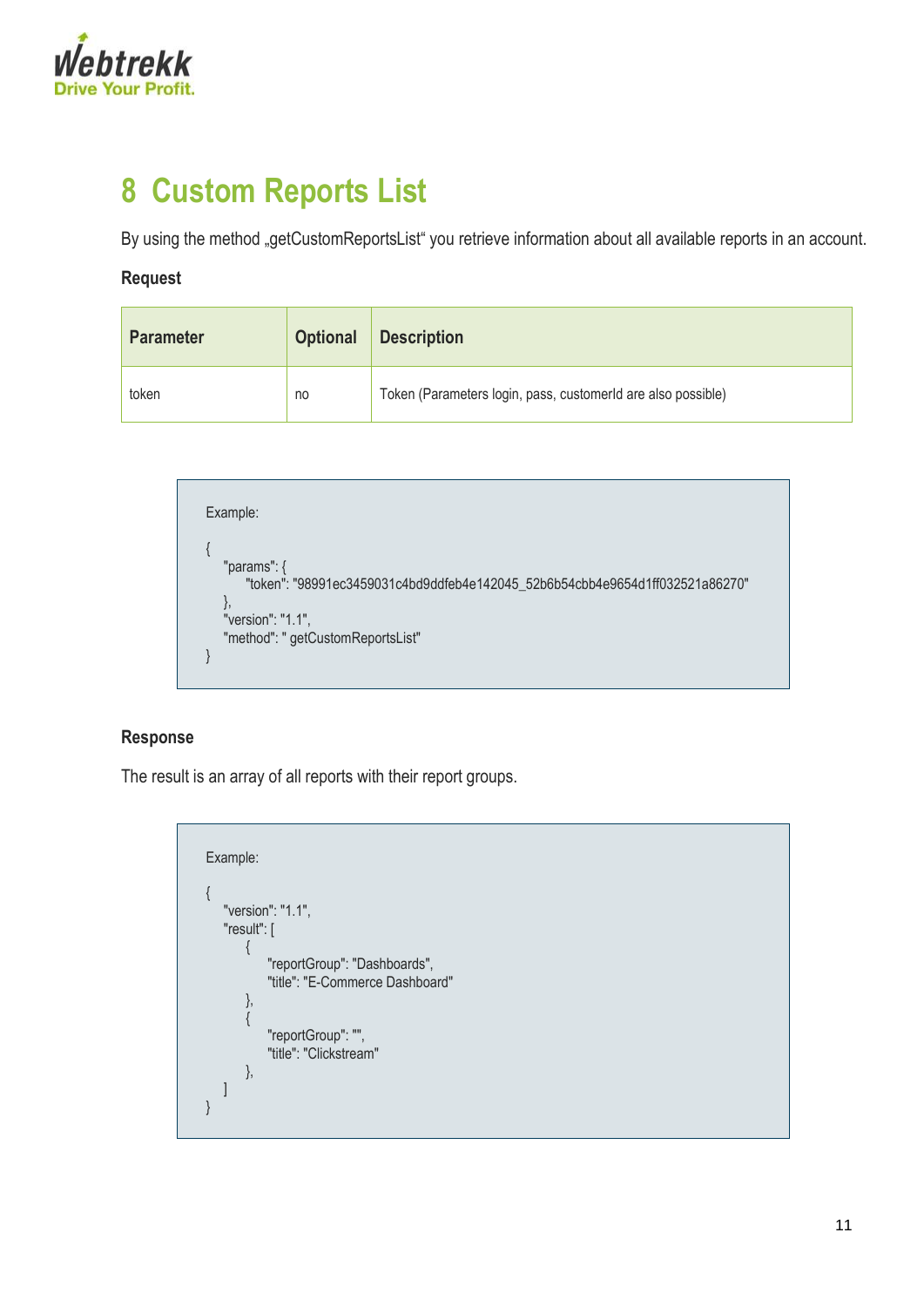

# <span id="page-11-0"></span>**9 Dynamic Time Interval List**

By using the method "getDynamicTimeIntervalList" you retrieve information about all available dynamic time intervals in an account.

### **Request**

| <b>Parameter</b> | <b>Optional</b> | <b>Description</b>                                           |  |
|------------------|-----------------|--------------------------------------------------------------|--|
| token            | no              | Token (Parameters login, pass, customerld are also possible) |  |

Example: { "params": { "token": "98991ec3459031c4bd9ddfeb4e142045\_52b6b54cbb4e9654d1ff032521a86270" }, "version": "1.1", "method": "getDynamicTimeIntervalList" }

### **Response**

The result is an array of all dynamic time intervals and the codes to use in getAnalysisData function.

```
Example:
{
   "version": "1.1",
   "result": [
        {
           "name": "Today",
           "code": "today"
       },
       {
           "name": "Yesterday",
           "code": "yesterday"
       },
   ]
}
```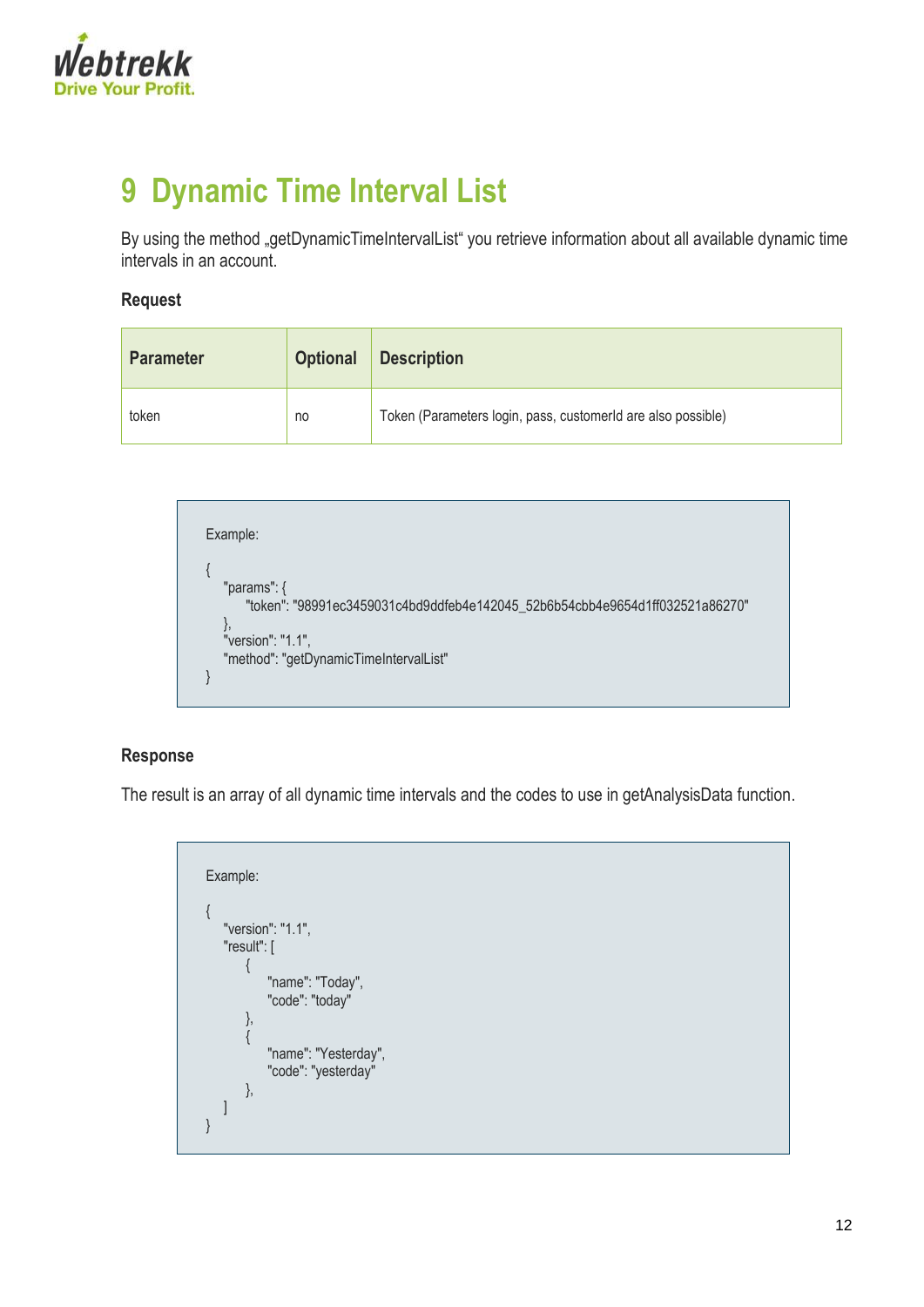

# <span id="page-12-0"></span>**10 Analysis Requests**

By using the method "getAnalysisData" you retrieve data of various analyses.

## **Request**

| <b>Parameter</b> | <b>Optional</b> | <b>Description</b>                                           |  |
|------------------|-----------------|--------------------------------------------------------------|--|
| token            | no              | Token (Parameters login, pass, customerld are also possible) |  |
| analysisConfig   | no              | See chapter "analysisConfig"                                 |  |

## **analysisConfig**

| <b>Parameter</b> | <b>Optional</b> | <b>Description</b>                                                                                                           |  |
|------------------|-----------------|------------------------------------------------------------------------------------------------------------------------------|--|
| analysisObjects  | no              | Array of analysisObjects. See chapter "analysisObject"                                                                       |  |
| metrics          | yes             | Array of metrics. See chapter "metric"                                                                                       |  |
| analysisFilter   | yes             | Filter. See chapter "filter"                                                                                                 |  |
| startTime        | yes             | Start time. Format YYYY-MM-TT or YYYY-MM-TT hh:mm:ss.                                                                        |  |
| stopTime         | yes             | Stop time. Format YYYY-MM-TT or YYYY-MM-TT hh:mm:ss.                                                                         |  |
| dynamicTime      | yes             | See getDynamicTimeIntervalList. Overwrites startTime and stopTime. Default is<br>the account setting.                        |  |
| startRow         | yes             | Start row. Default is 1.                                                                                                     |  |
| rowLimit         | yes             | Row limit per level. Default is the account setting. If hideFooters is active, the<br>row limit is the total number of rows. |  |
| hideFooters      | yes             | Hides footer rows. Boolean ('0', '1'). Default is '0'.                                                                       |  |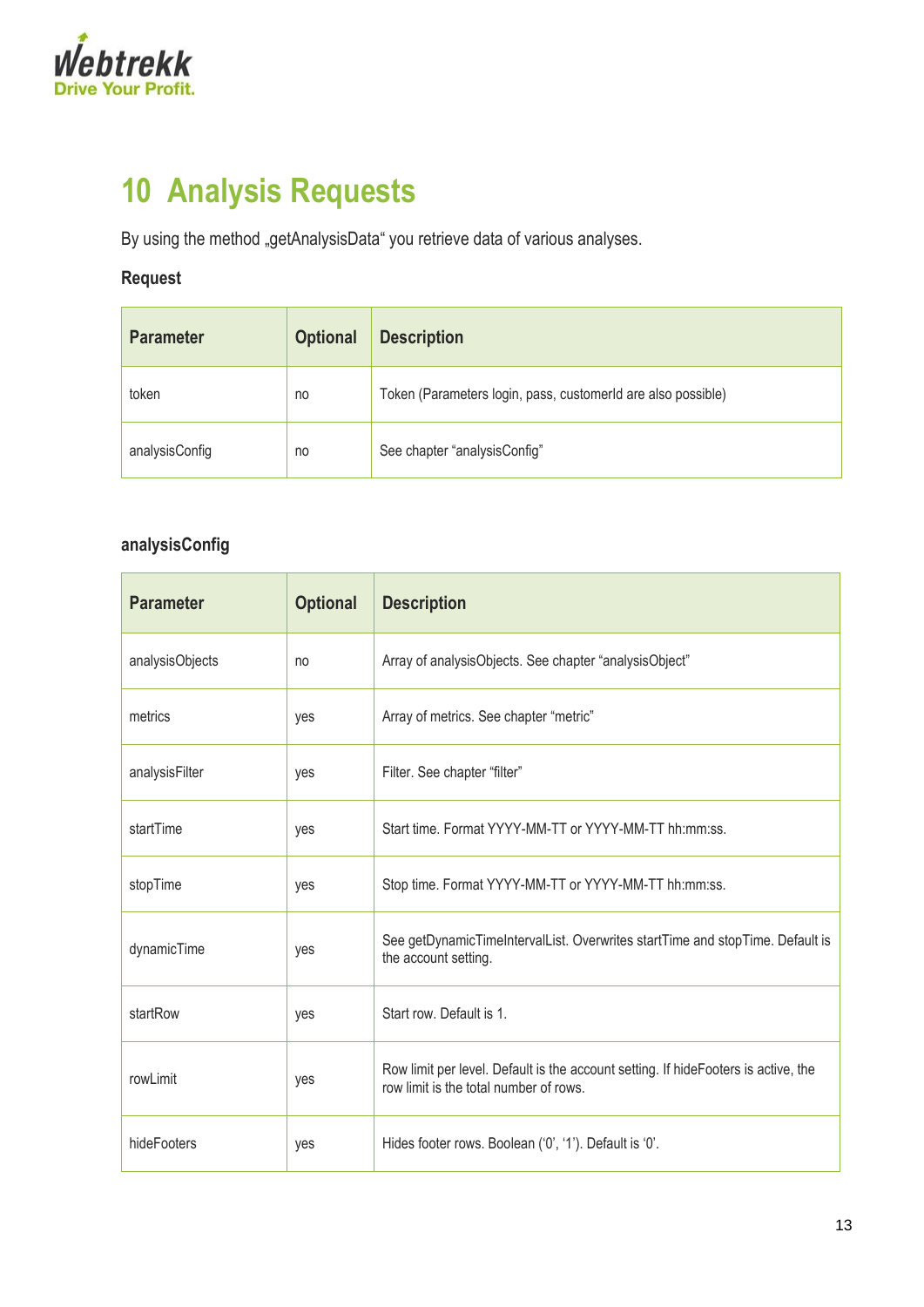

| footerIdentifier | yes | The string that identifies a footer row. Default is '-'.                                                      |  |
|------------------|-----|---------------------------------------------------------------------------------------------------------------|--|
| forceRawData     | yes | Force calculation on raw data. Boolean ('0', '1'). Default is '0'.                                            |  |
| scope            | yes | Scope of a metric. Values are 'auto', 'visit', and 'strong' (as in the frontend).<br>Default value is 'auto'. |  |

## **analysisObject**

| <b>Parameter</b> | <b>Optional</b> | <b>Description</b>                                                                                                                                                                      |  |
|------------------|-----------------|-----------------------------------------------------------------------------------------------------------------------------------------------------------------------------------------|--|
| title            | no              | Title of the analysis object. See getAnalysisObjectsAndMetricsList.                                                                                                                     |  |
| sortOrder        | yes             | Sort order. Values are 'asc' (ascending) or 'desc' (descending) or " (none).                                                                                                            |  |
| alias            | yes             | Alias (e.g. 'Page URL' for 'Pages'). Default is ".                                                                                                                                      |  |
| rowLimit         | yes             | Row limit per level. Overwrites rowLimit of analysisConfig. Will be ignored if not<br>set in all analysis objects. Ignores startRow in analysisConfig, startRow will be set<br>to $1$ . |  |

## **metric**

| <b>Parameter</b> | <b>Optional</b> | <b>Description</b>                                                           |  |
|------------------|-----------------|------------------------------------------------------------------------------|--|
| title            | no              | Title of metric. See getAnalysisObjectsAndMetricsList.                       |  |
| sortOrder        | yes             | Sort order. Values are 'asc' (ascending) or 'desc' (descending) or " (none). |  |
| metricFilter     | yes             | Filter. See chapter "filter"                                                 |  |
| objectScope      | yes             | Object scope. Boolean ('0', '1'). Default is '1'.                            |  |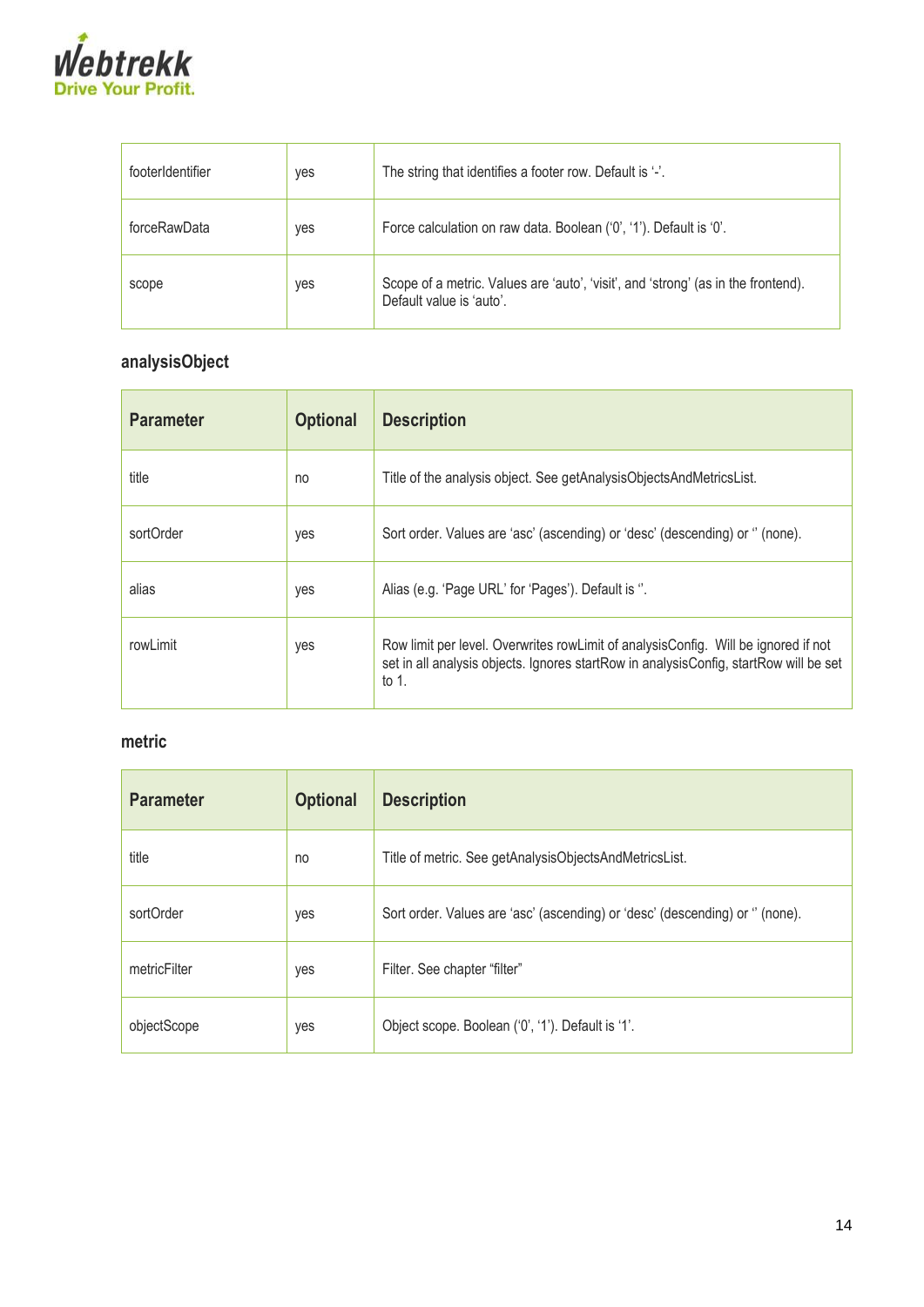

### **filter**

| <b>Parameter</b> | <b>Optional</b> | <b>Description</b>                              |  |
|------------------|-----------------|-------------------------------------------------|--|
| filterRules      | no              | Array of filter rules. See chapter "filterRule" |  |

### **filterRule**

| <b>Parameter</b>    | <b>Optional</b> | <b>Description</b>                                                                                                          |  |
|---------------------|-----------------|-----------------------------------------------------------------------------------------------------------------------------|--|
| objectTitle         | no              | Title of the analysis object or metric. See getAnalysisObjectsAndMetricsList.                                               |  |
| filter              | no              | Search phrase.                                                                                                              |  |
| filter <sub>2</sub> | yes             | Additional search phrase. Needed for "between"-filters.                                                                     |  |
| link                | yes             | Link. Values are 'and', 'or', ". Default is 'and'.                                                                          |  |
| comparator          | no              | Comparison predicate. Values for analysis objects are '=', '!='. Values for metrics<br>are $'=$ , $'='$ , $'='$ , 'between' |  |
| caseSens            | yes             | Case sensitivity. Boolean ('0', '1'). Default is '0'.                                                                       |  |
| scope               | yes             | Context. Values are 'visitor', 'visit', 'page', 'action', ". Default is " (automatic).                                      |  |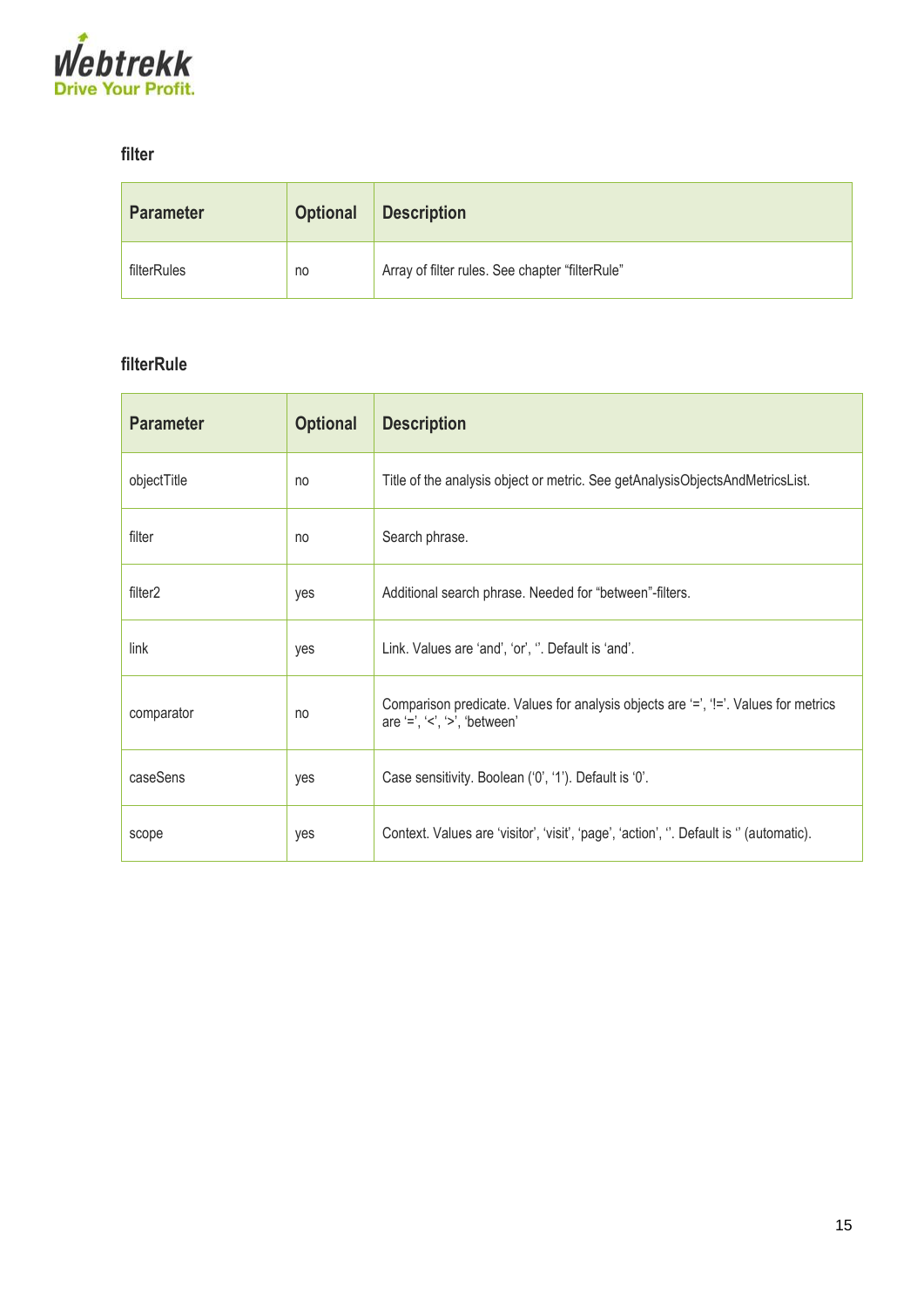

```
Example:
{
   "params": {
       "token": "98991ec3459031c4bd9ddfeb4e142045_52b6b54cbb4e9654d1ff032521a86270",
       "analysisConfig": {
            "hideFooters": 1,
            "analysisFilter": {
                "filterRules": [{
                     "objectTitle": "Pages",
                    "comparator": "=",
                     "filter": "*manieren*",
                     "scope": "visit"
                },
                {
                    "link": "and",
                    "objectTitle": "Browser",
                    "comparator": "!=",
                    "filter": "*Chrome*"
                }]
           },
            "metrics": [{
                "sortOrder": "desc",
                "title": "Page Impressions"
            },
            {
                "title": "Visits",
                "metricFilter": {
                    "filterRules": [{
                          "objectTitle": "Pages",
                          "comparator": "=",
                          "filter": "*index*"
                    }]
                }
            }],
            "rowLimit": 10000,
            "analysisObjects": [{
                "title": "Pages"
            },
            {
                "sortOrder": "asc",
                "title": "Days"
           }]
       }
   },
   "version": "1.1",
    "method": "getAnalysisData"
}
```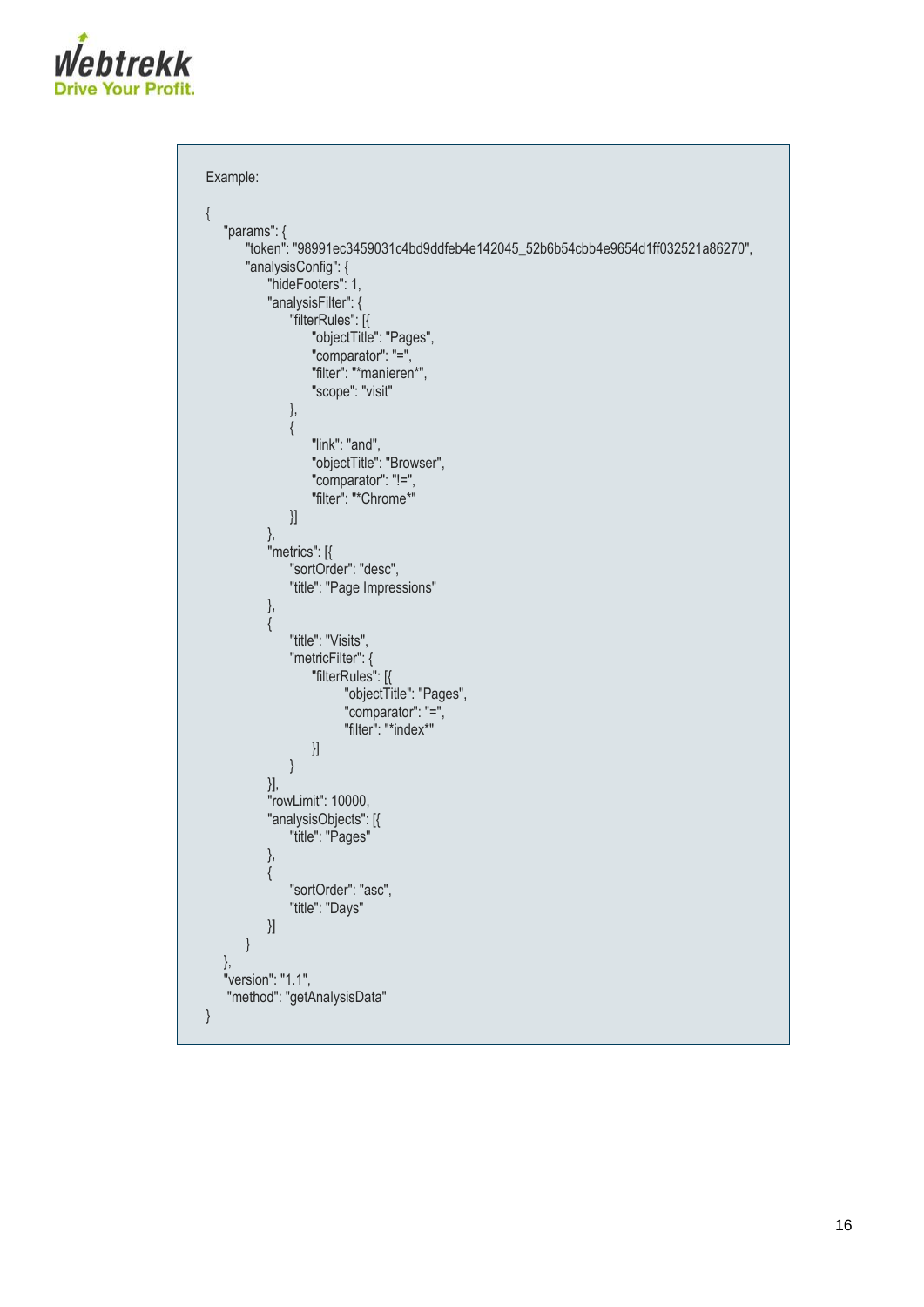

## **Response**

| <b>Parameter</b> | <b>Description</b>                                                                                            |
|------------------|---------------------------------------------------------------------------------------------------------------|
| analysisData     | Analysis data as 2 dimensional array                                                                          |
| analysisTabHead  | Table head                                                                                                    |
| analysisTabFoot  | Table foot                                                                                                    |
| totalRowCount    | Number of possible rows whereas not all rows have to be read out.                                             |
| analysisWarnings | Array of warnings given by the system (strings) (e.g. missing rights)                                         |
| dailyUnique      | Contains an advice if the analysis includes only metrics that are calculated uniquely per day                 |
| calculationTime  | Time of calculation (format YYYY-MM-DD HH:mm:ss)                                                              |
| timeStart        | Start time (format YYYY-MM-DD HH:mm:ss)                                                                       |
| timeStop         | Stop time (format YYYY-MM-DD HH:mm:ss)                                                                        |
| analysisTitle    | Analysis title                                                                                                |
| analysisType     | "analysis", "scorecard", "status", "pivot"                                                                    |
| scorecardData    | Analyses of type "scorecard" may have this additional parameter (see Example for<br>analysisType "scorecard") |

Please note: If the analysis object is a time object the "total" values in responses are unique values (the analysis type "analysis" switches to "pivot" in the JSON response).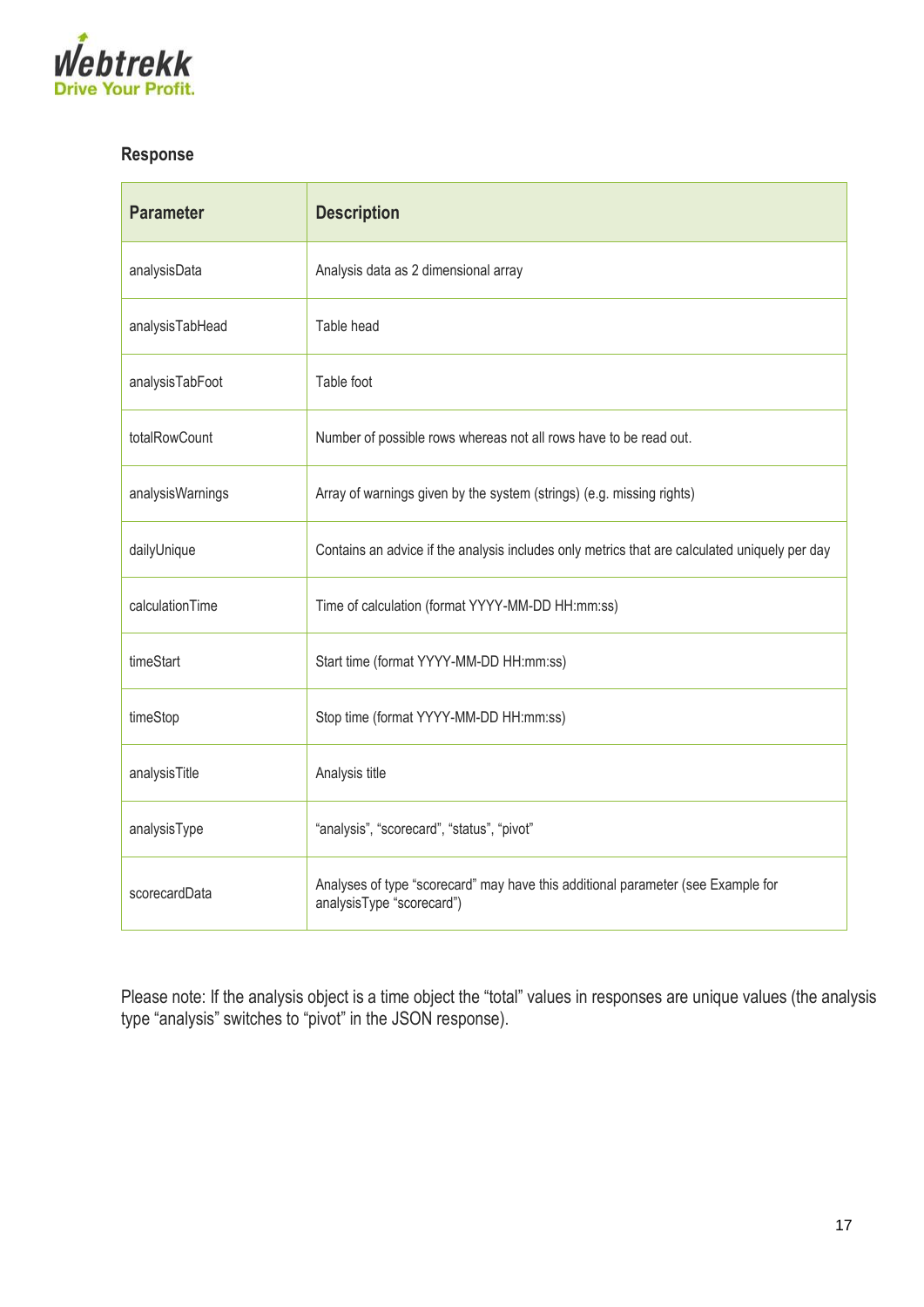

```
Example for analysisType "analysis":
{
   "version": "1.1",
   "result": {
       "analysisWarnings": [],
       "dailyUnique": 0,
       "totalRowCount": 1504,
       "analysisTabHead": [ {
                "dataType": "string",
                "title": "Seiten",
                "contentType": "main"
           },{
                "dataType": "number",
                "title": "Page Impressions",
                "contentType": "normal"
           },{
                "dataType": "number",
                "title": "% Page Impressions",
                "contentType": "percent"
           }
       ],
        "timeStop": "2011-01-20 23:59:59",
        "calculationTime": "2011
-01
-20 12:12:22",
       "analysisTabFoot": [ \sqrt{ }"",
                "Gesamt",
                "211165",
                "100.00"
           ]
        ],
        "analysisData": [ \lceil"1",
                "manieren_per_mausklick",
                "17213",
                "8.15"
           ],[
               "2",
                "index",
                "10000",
                "4.74"
           ],
        ],
        "timeStart": "2010
-12
-21 00:00:00",
       "analysisTitle": "Seiten",
       "chartType": "bars",
       "analysisType": "analysis"
   }
}
```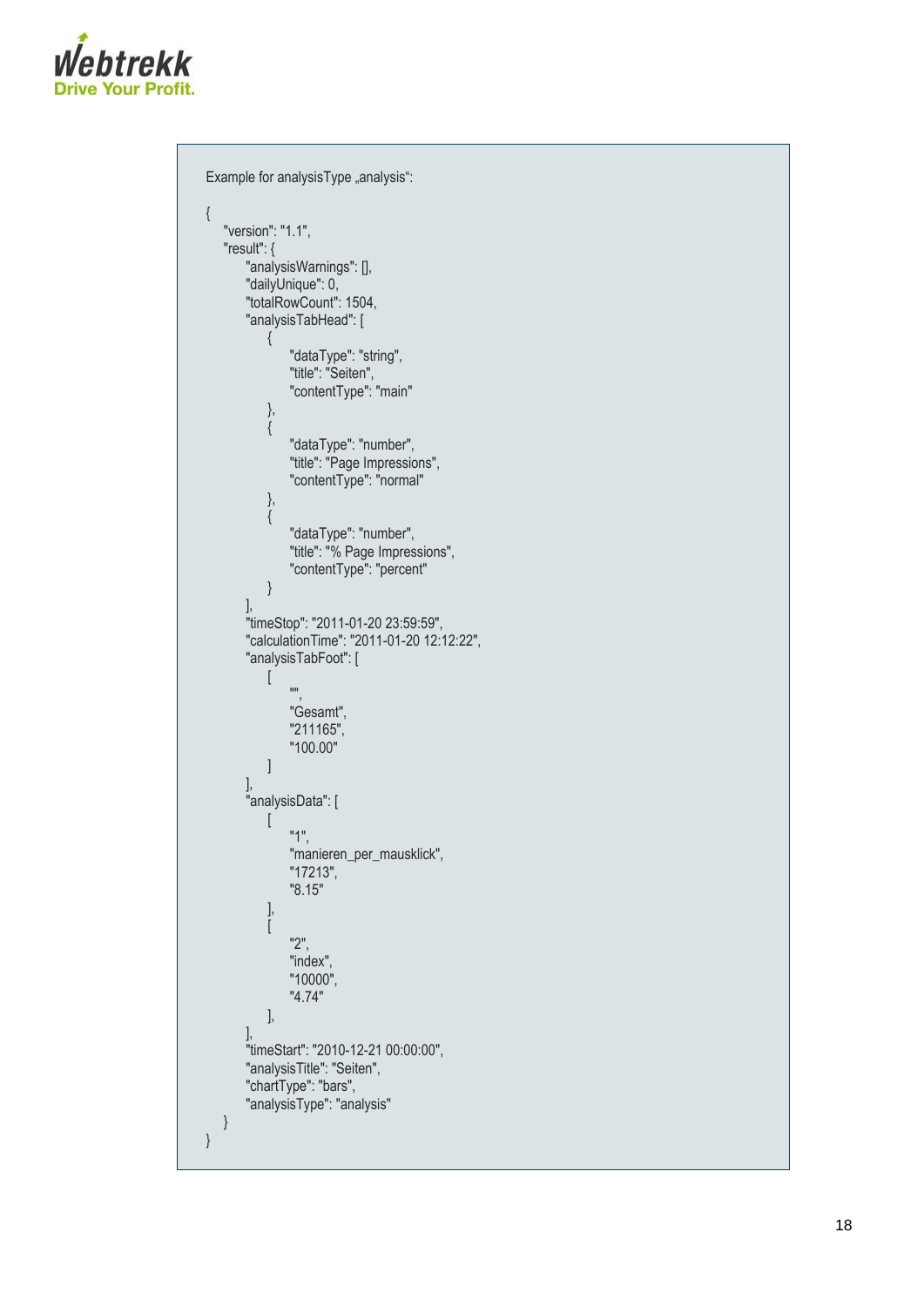

```
Example for analysisType "scorecard":
There is an additional hashtable "scorecardData" which has data for the visualization of the scorecard 
and has the parameters "analysisTabHead" and "analysisData" and also the scorecardValue, which is 
the value presented next to the visualization.
{
   "version": "1.1",
   "result": {
       "analysisWarnings": [
        ],
        "scorecardData": {
           "analysisTabHead": [
               {
                    "dataType": "number",
                    "title": "Date",
                    "contentType": "normal"
                },
                {
                    "dataType": "number",
                   "title": "Score",
                    "contentType": "normal"
               }
           ],
            "scorecardValue": "8",
           "analysisData": [
               \overline{[}"29.12.2010",
                    "5"
               ],
               [
                   "30.12.2010",
                   "5"
                ],
                [
                    "31.12.2010",
                   "5"
                ],
                [
                   "01.01.2011",
                    "5"
               ],
               \sqrt{ }"02.01.2011",
                   "5"
               ],
               [
                   "03.01.2011",
                   "4"
               ],
               [
                    "04.01.2011",
                   "5"
               ],
```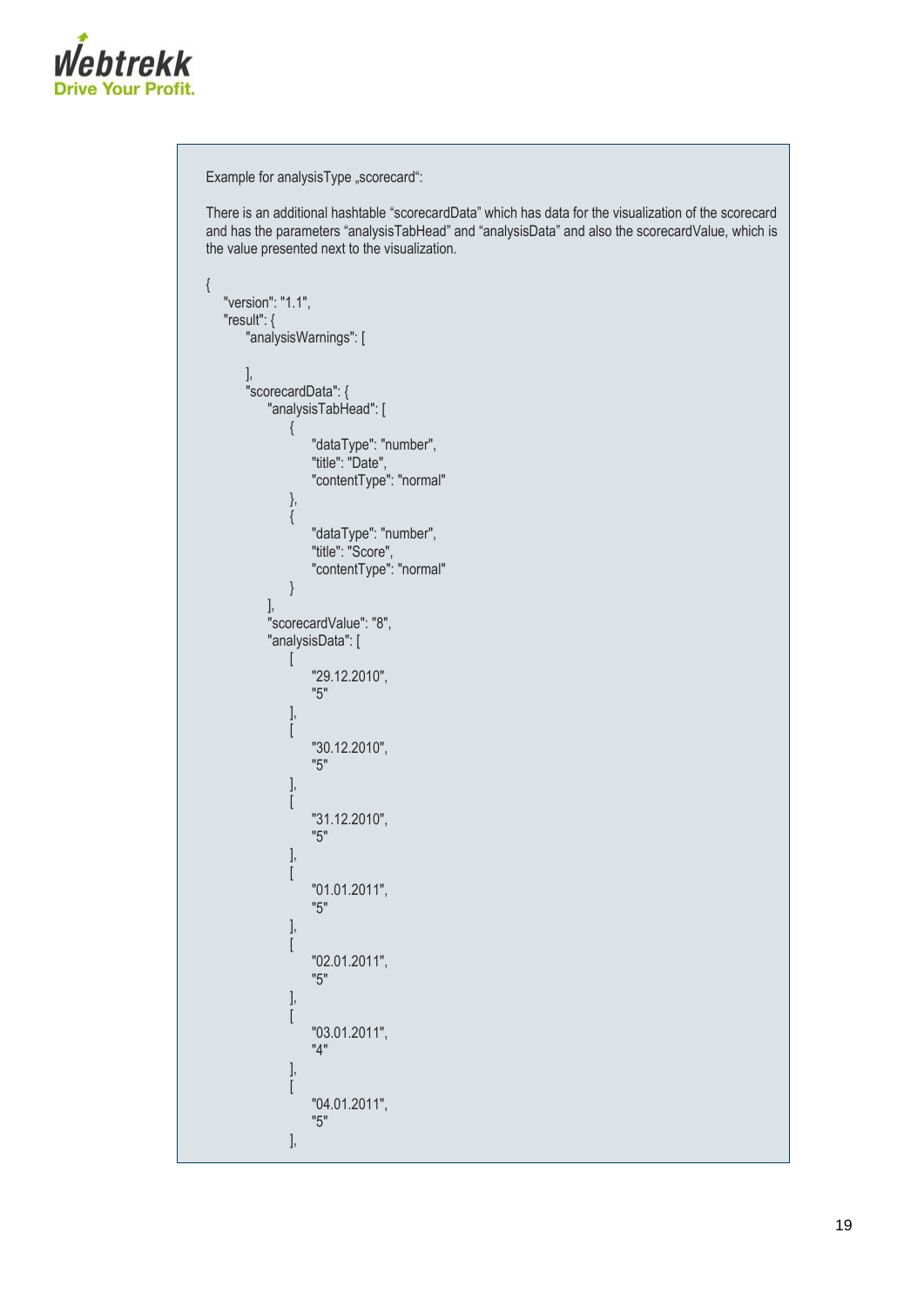

```
\lceil"05.01.2011",
    "5"
],[
    "06.01.2011",
    "5"
],[
    "07.01.2011",
    "4"
],[
    "08.01.2011",
    "4"
],[
    "09.01.2011",
    "3"
],[
    "10.01.2011",
    "4"
],[
    "11.01.2011",
    "5"
],[
    "12.01.2011",
    "5"
],[
    "13.01.2011",
    "5"
],[
     "14.01.2011",
     "5"
],[
    "15.01.2011",
    "5"
],[
    "16.01.2011",
    "5"
],[
    "17.01.2011",
    "5"
],[
    "18.01.2011",
    "6"
],
```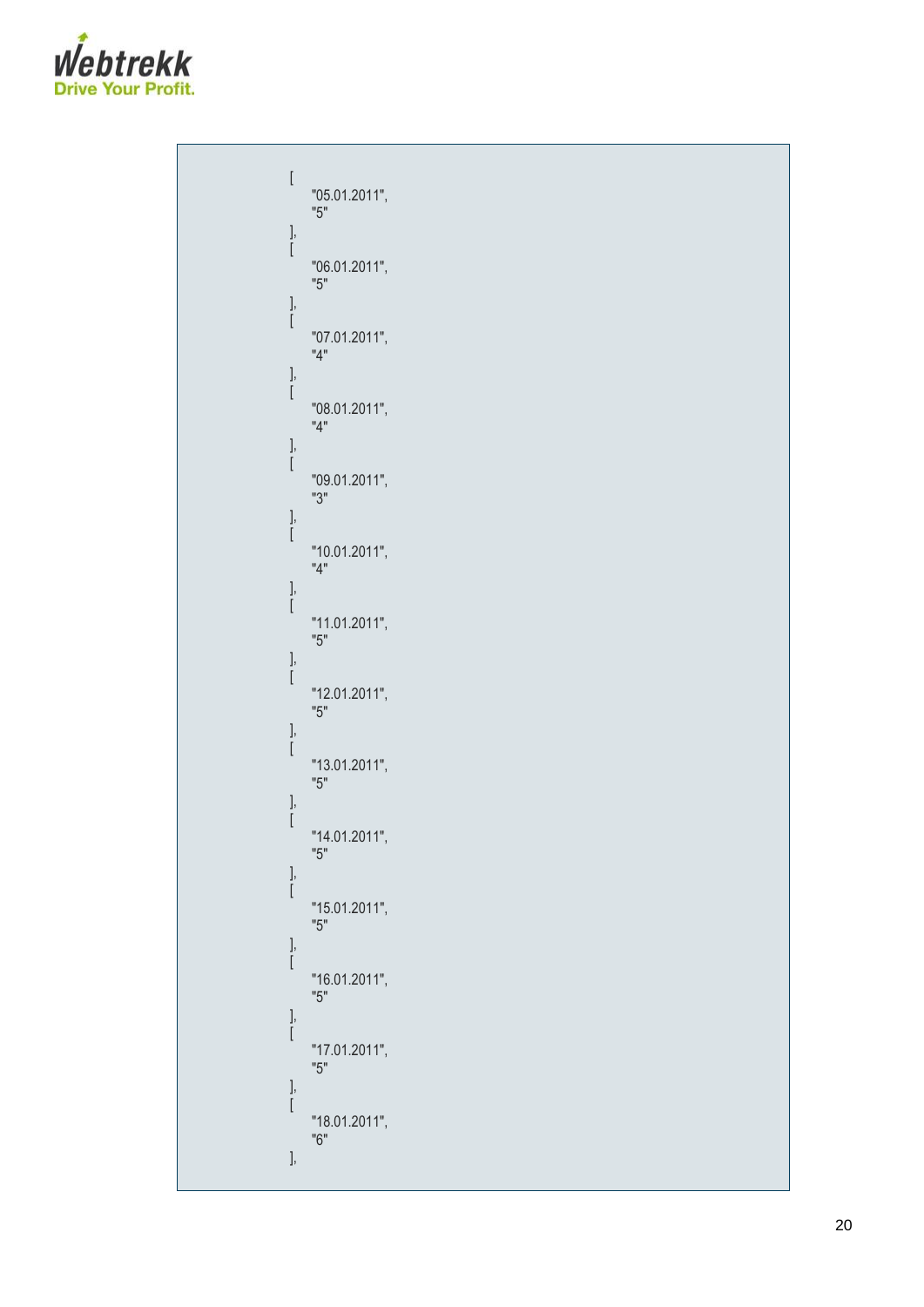

```
[
              "19.01.2011",
              "7"
         ],[
              "20.01.2011",
              "7"
        ],[
              "21.01.2011",
              "7
"
        ],[
              "22.01.2011",
              "7"
         ],[
              "23.01.2011",
              "7"
        ],[
              "24.01.2011",
              "8"
         ],[
              "25.01.2011",
              "8"
        ],[
              "26.01.2011",
              "8"
        ],[
              "27.01.2011",
              "9"
         ],[
              "28.01.2011",
              "8"
         ]
    ]
},
"analysisType": "scorecard",
"dailyUnique": 0,
"totalRowCount": 0,
"analysisTabHead": [ {
          "dataType": "string",
          "title": "Key figure",
          "contentType": "normal"
    \left\{ \begin{array}{c} \text{,} \\ \text{,} \\ \text{,} \\ \end{array} \right."dataType": "number",
          "title": "Today and last 30 days",
         "contentType": "normal"
    },
```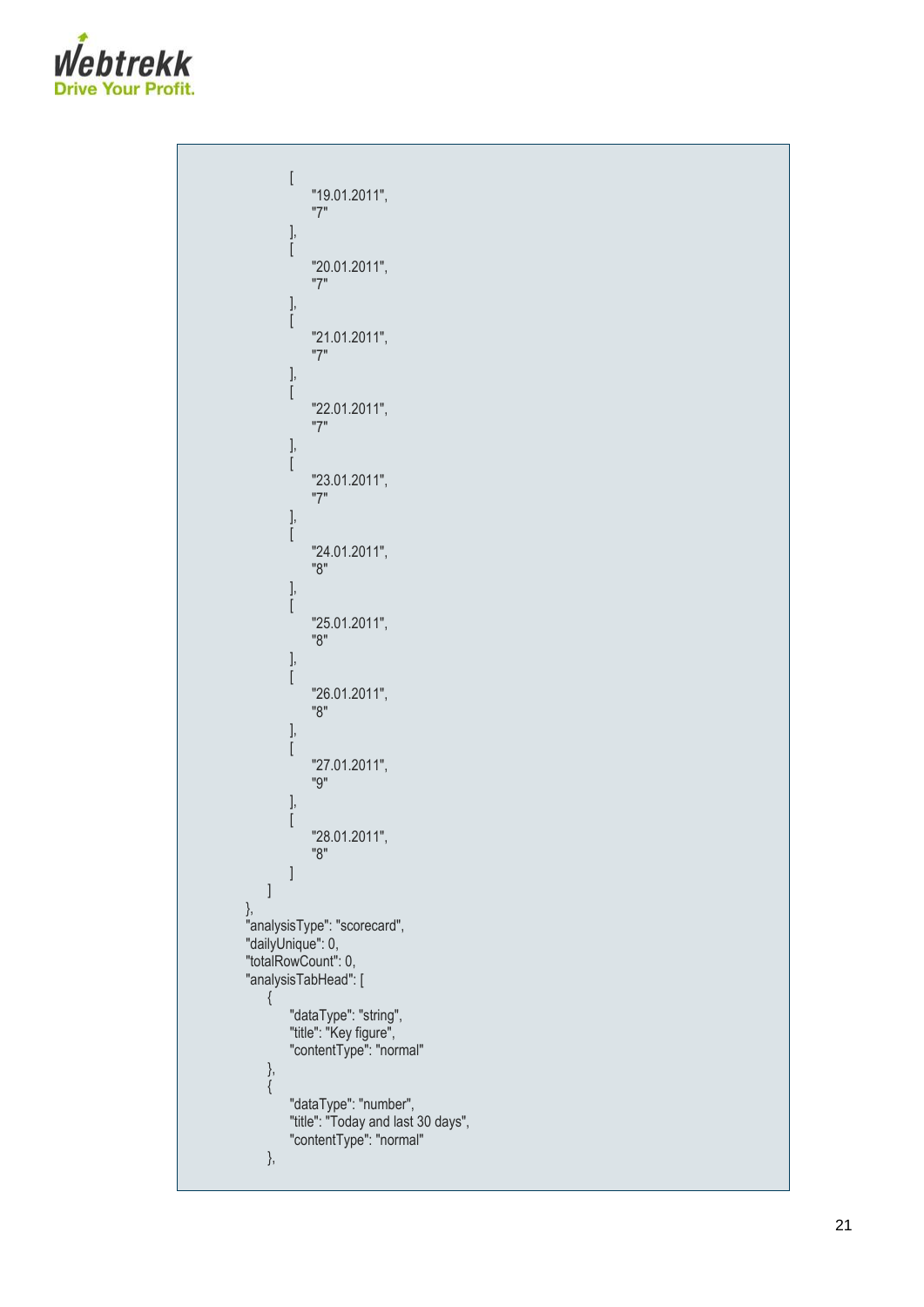

```
{
        "dataType": "number",
        "title": "Today and last 30 days (%)",
        "contentType": "normal"
   },{
        "dataType": "number",
        "title": "Last 7 days",
        "contentType": "normal"
   },{
        "dataType": "number",
        "title": "Last 7 days (%)",
        "contentType": "normal"
   },{
        "dataType": "number",
        "title": "Last 14 days",
        "contentType": "normal"
   },{
        "dataType": "number",
        "title": "Last 14 days (%)",
        "contentType": "normal"
   },{
        "dataType": "number",
        "title": "Last 90 days",
        "contentType": "normal"
   },{
        "dataType": "number",
        "title": "Score",
        "contentType": "normal"
   }
],
"timeStop": "2011-01-28 23:59:59",
"calculationTime": "2011
-02
-24 14:21:07",
"chartType": "lines",
"analysisTabFoot": [
],
"analysisData": [ \sqrt{ }"Page Impressions",
        "7562", "-2.2",
        "7733", "-0.9",
        "7805",
        "33.8",
        "5835",
        "10"
   ],
```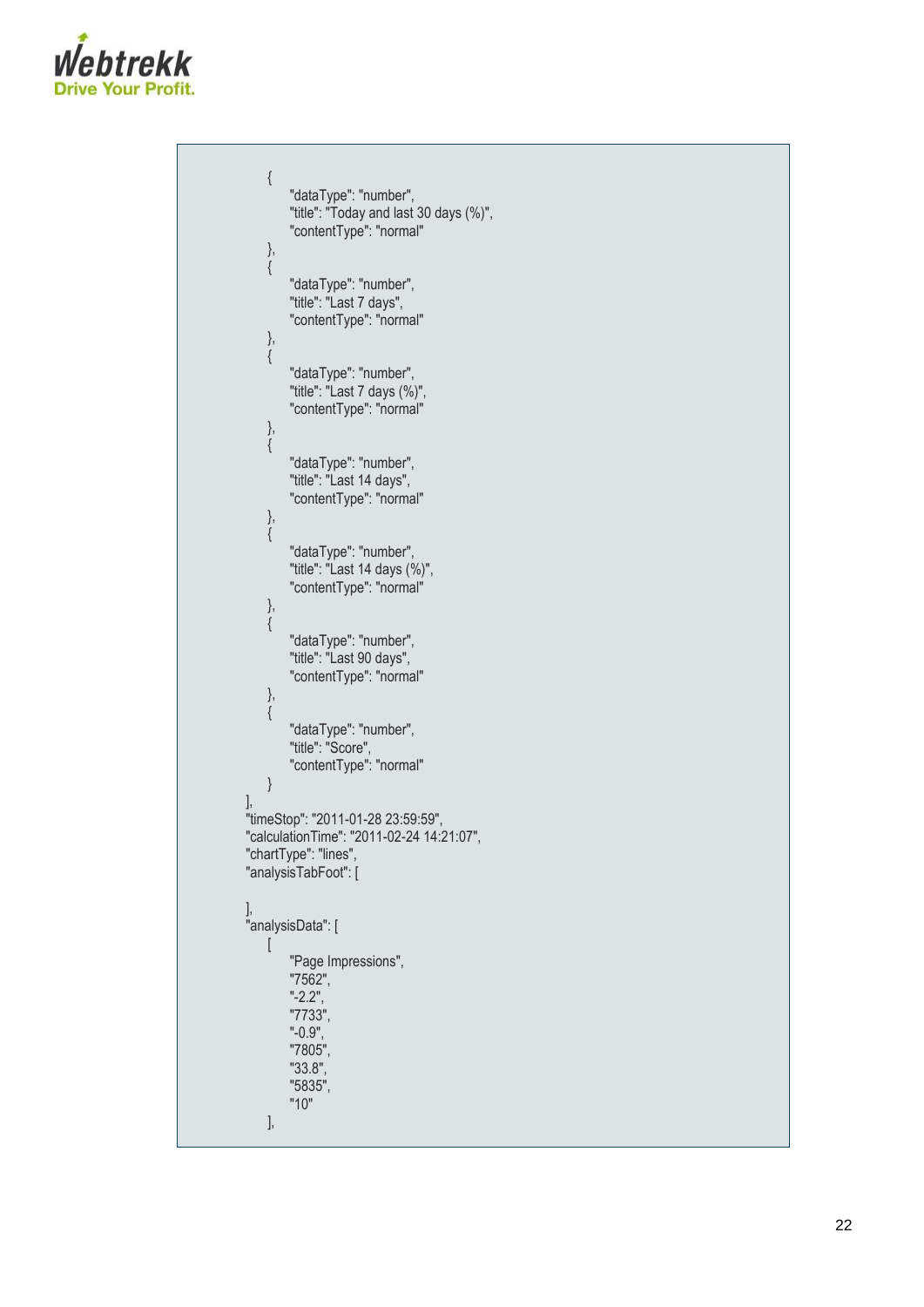

```
[
               "Visitors",
               "1503",
               "-3.3",
               "1554",
               "-3.7",
               "1614",
               "29.4",
               "1247",
               "7"
           ]
       ],
       "timeStart": "2010-12-29 00:00:00",
       "analysisTitle": "Scorecard"
   }
}
```
Example for analysisType "status":

There is an additional array "kpiData" which has data for the visualization of the status kpi (=speedometer). This is a simple table of two or three rows.

```
{
   "version": "1.1",
  "result": {
       "analysisWarnings": [
 ],
 "kpiData": [
[balang]]
               "Durchschnitt",
               "7733"
           ],
           [
               "Gesamt",
               "54134"
          ]
       ],
       "analysisType": "status",
       "dailyUnique": 0,
       "totalRowCount": 7,
       "analysisTabHead": [
          {
               "dataType": "string",
               "title": "Tage",
               "contentType": "main"
          },
           {
               "dataType": "number",
               "title": "Page Impressions",
               "contentType": "normal"
          }
      ],
```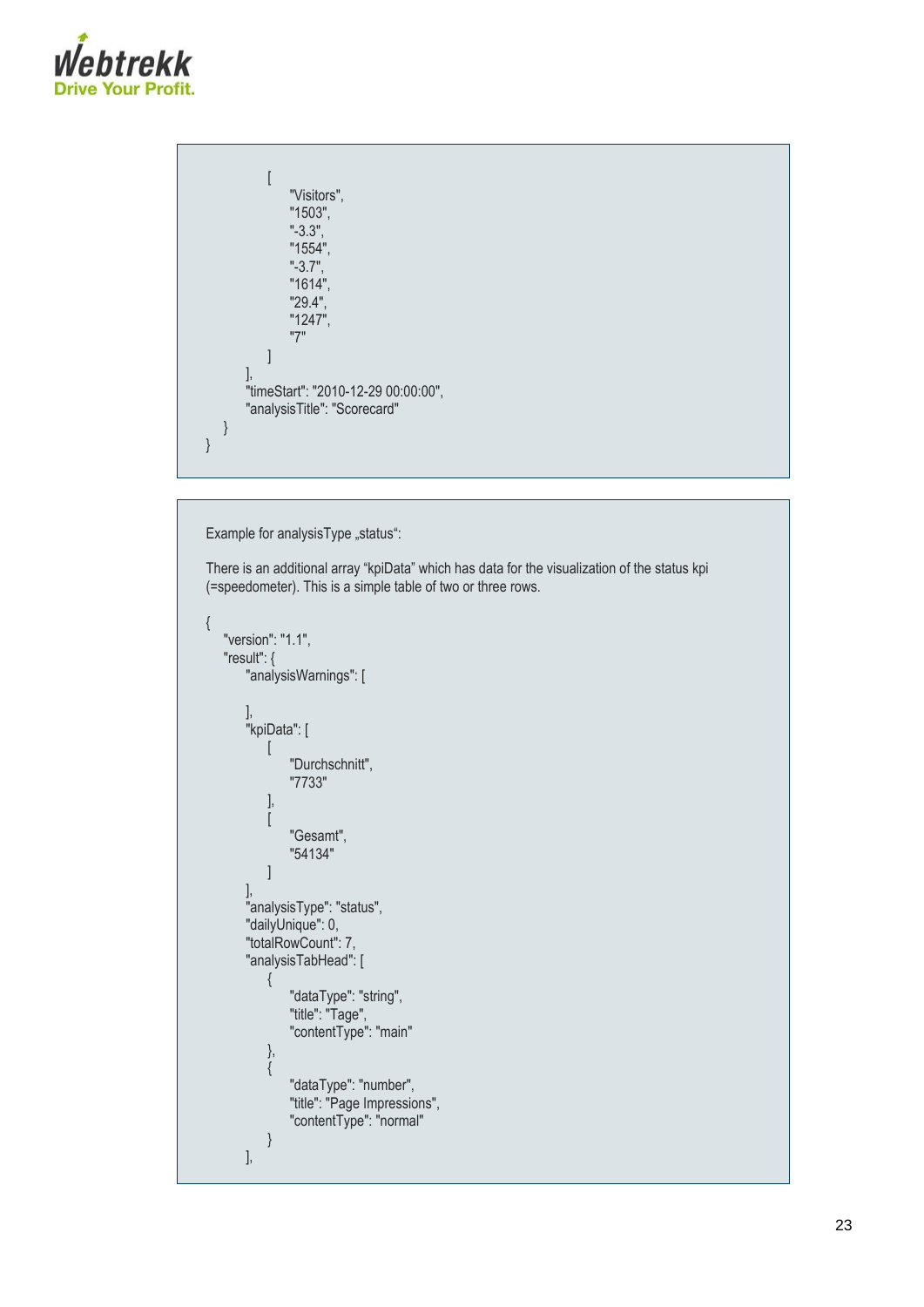

```
"timeStop": "2011-01-27 23:59:59",
        "calculationTime": "2011
-02
-24 14:30:11",
        "chartType": "lines",
        "analysisTabFoot": [ [
                "Gesamt",
                "54134"
           ]
        ],
        "analysisData": [ \overline{a}"21.01.2011",
                "8228"
           ],[
                "22.01.2011",
                "4918"
           ],[
                "23.01.2011",
                "7975"
           ],[
                "24.01.2011",
                "9261"
           ],[
                "25.01.2011",
                "8294"
           ],[
                "26.01.2011",
                "7403"
           ],[
                "27.01.2011",
                "8055"
           ]
        ],
        "timeStart": "2011
-01
-21 00:00:00",
        "analysisTitle": "KPI"
   }
}
```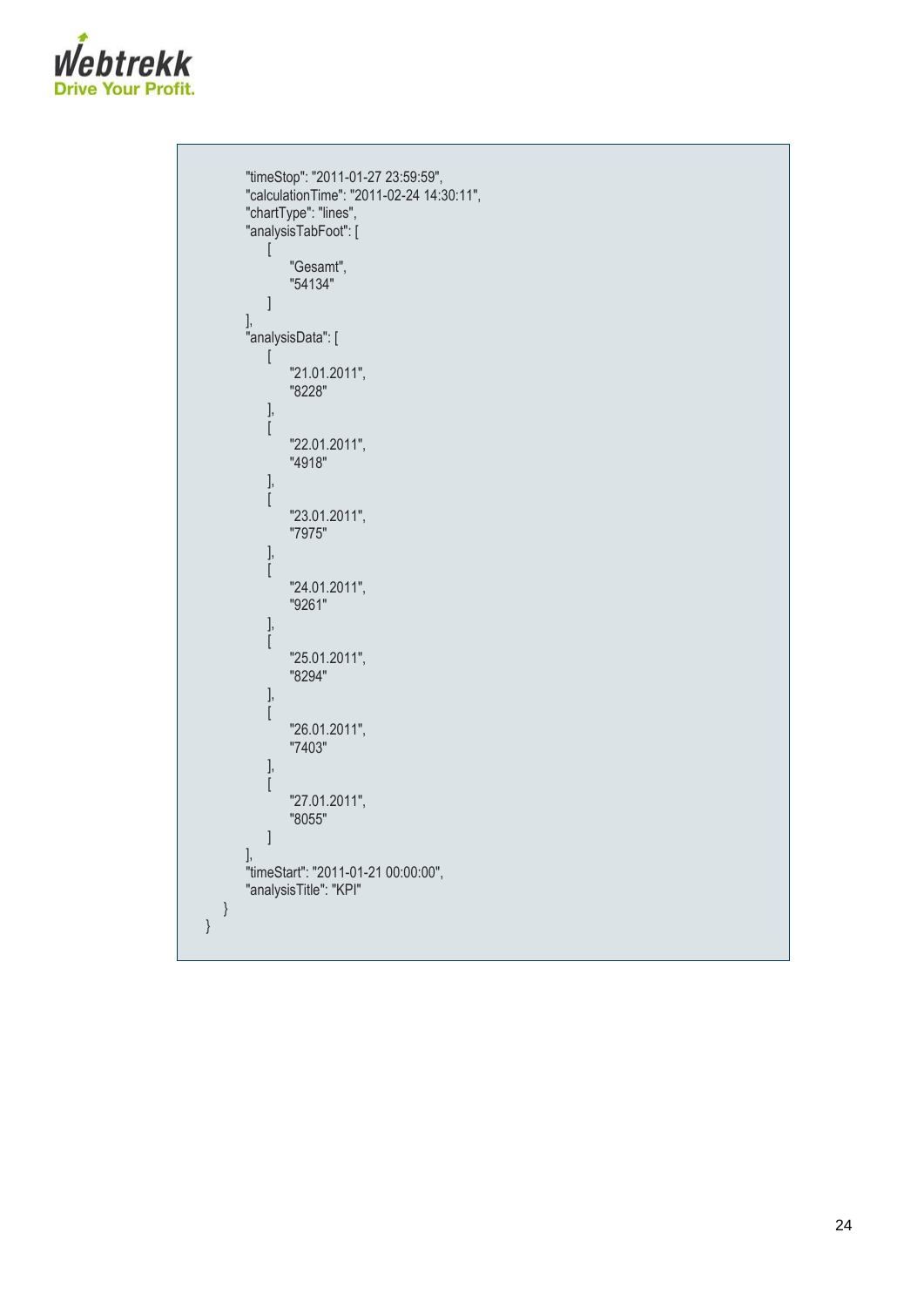

```
Example for analysisType "pivot":
This is the same as the analysis for analysisType "analysis", except there can be more than one 
elements in the analysisTabHead parameter with contentType "main"
{
   "version": "1.1",
   "result": {
       "analysisWarnings": [
       ],
       "analysisType": "pivot",
       "dailyUnique": 0,
       "totalRowCount": 10078,
       "analysisTabHead": [
           {
               "dataType": "string",
               "title": "Browser",
               "contentType": "main"
           },
           {
               "dataType": "string",
               "title": "Pages",
               "contentType": "main"
           },
           {
               "dataType": "number",
               "title": "Page Impressions",
               "contentType": "normal"
           },
           {
               "dataType": "number",
               "title": "Visitors",
               "contentType": "normal"
           }
       ],
       "timeStop": "2011-01-28 23:59:59",
       "calculationTime": "2011-02-24 14:35:44",
       "chartType": "bars",
       "analysisTabFoot": [
       ],
       "analysisData": [
           \sqrt{ }"Firefox 3.6",
               "manieren_per_mausklick",
               "6551",
               "4616"
           ],
           \sqrt{ }"Firefox 3.6",
               "dresscode_einmaleins",
               "2188",
               "1648"
           ],
```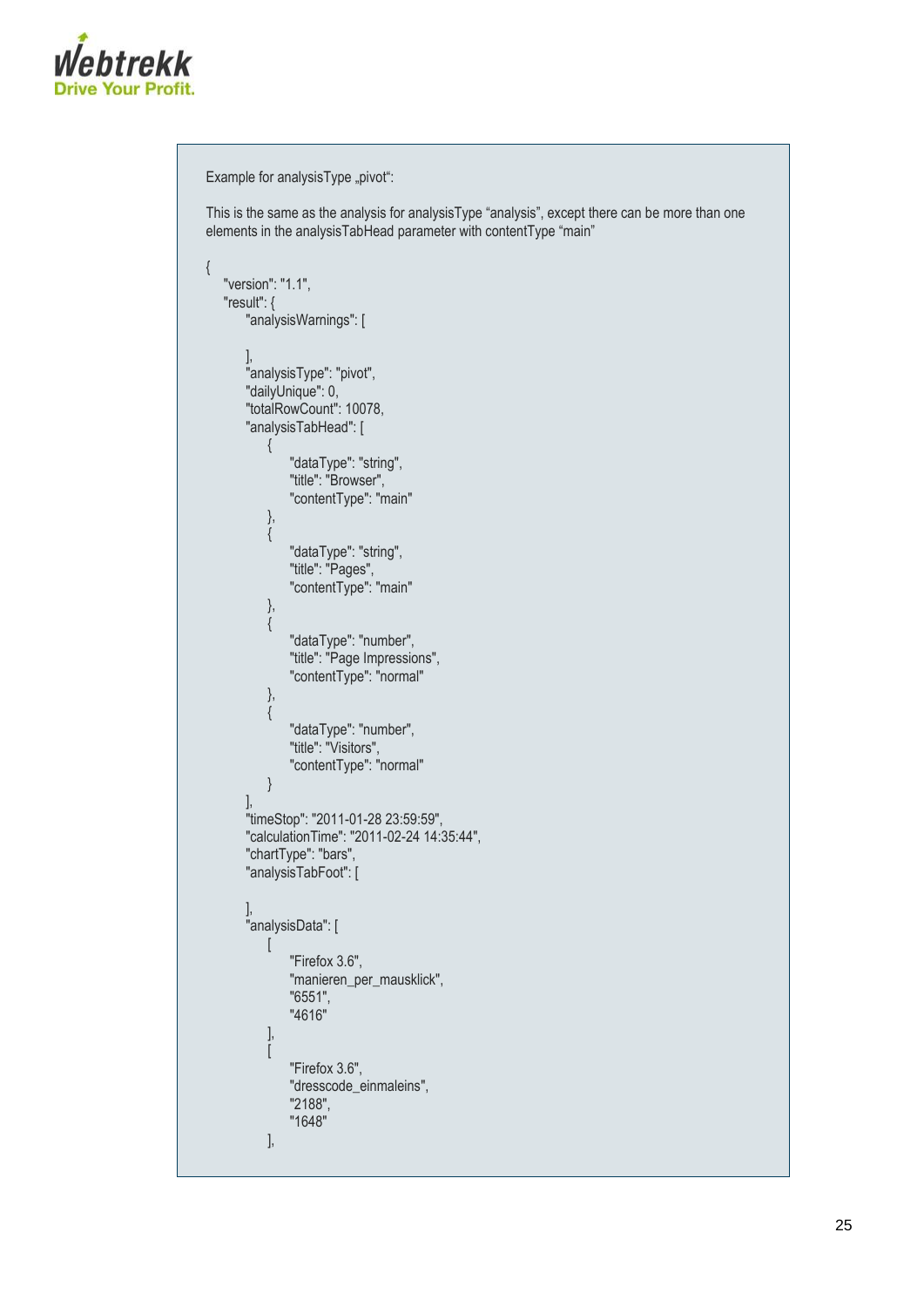

```
\begin{bmatrix} \phantom{-} \end{bmatrix}"Firefox 3.6", "-",
                   "83160",
                   "15008"
             ],[
                  "Internet Explorer 8.x",
                  "manieren_per_mausklick",
                   "4530",
                   "2872"
             ],[
                  "Internet Explorer 8.x", "-",
                   "0",
                  "1503"
             ],[
                  "Internet Explorer 8.x", "-",
                  "59680",
                  "11502"
             ],[
                   "
-",
                   "
-",
                  "226857",
                  "42673"
             ]
         ],
         "timeStart": "2010
-12
-29 00:00:00",
         "analysisTitle": "Pivot"
    }
}
```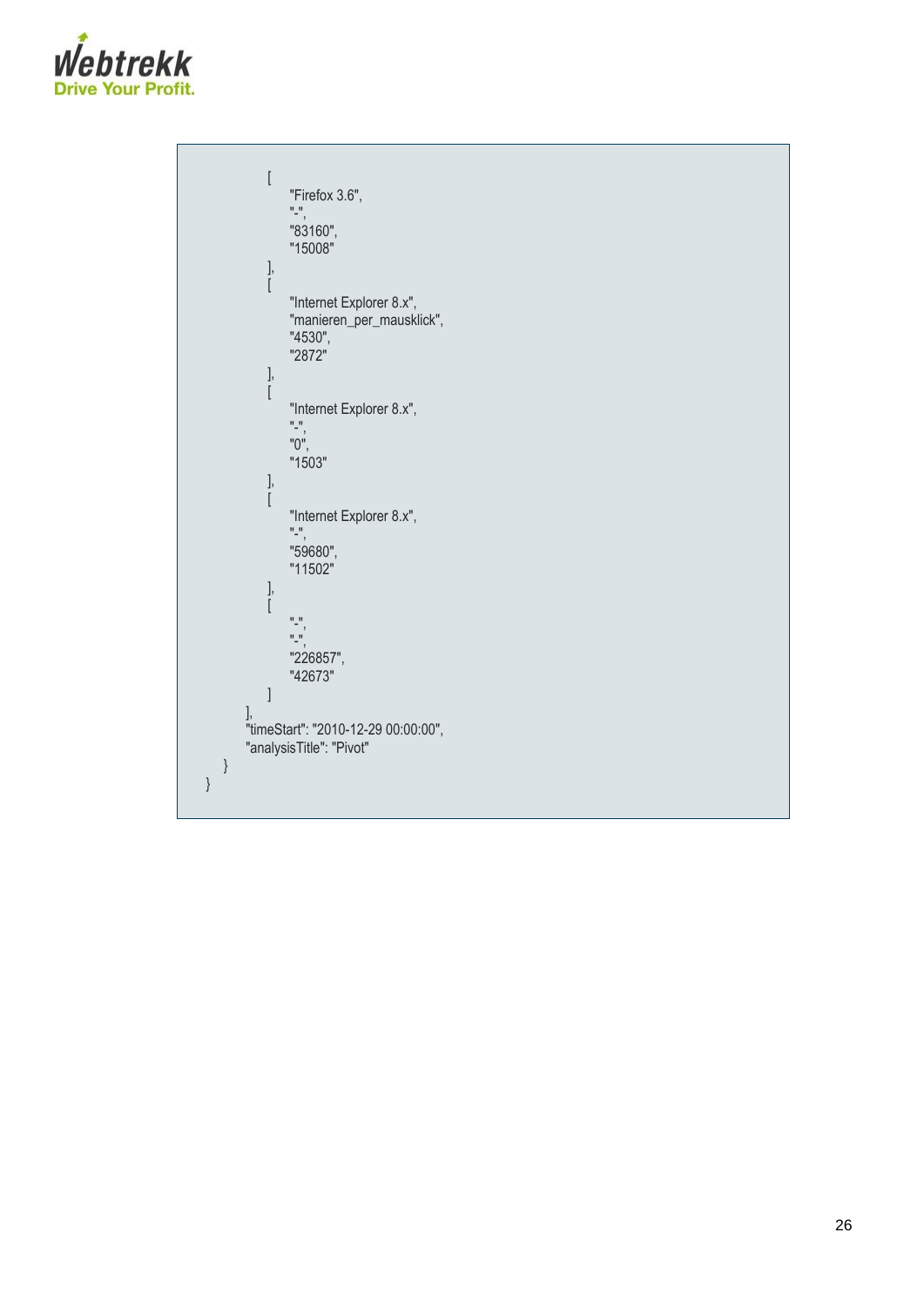

# <span id="page-26-0"></span>**11 Request of Reports**

By using the method "getReportData" you can retrieve data of reports.

### **Request**

| <b>Parameter</b> | <b>Optional</b> | <b>Description</b>                                                           |  |
|------------------|-----------------|------------------------------------------------------------------------------|--|
| token            | no              | Token (Parameters login, pass, customerid are also possible)                 |  |
| language         | yes             | Language                                                                     |  |
| time_start       | yes             | Start time, format: YYYY-MM-DD or YYYY-MM-DD HH:mm:ss                        |  |
| time_stop        | yes             | Stop time, format: YYYY-MM-DD or YYYY-MM-DD HH:mm:ss                         |  |
| report_name      | no              | Id of wanted report                                                          |  |
| footerIdentifier | yes             | The string that identifies a footer row in a pivot analysis. Default is '-'. |  |

Example: { "params": { "token": "98991ec3459031c4bd9ddfeb4e142045\_52b6b54cbb4e9654d1ff032521a86270", "report\_name": "Overview Report" }, "version": "1.1", "method": "getReportData" }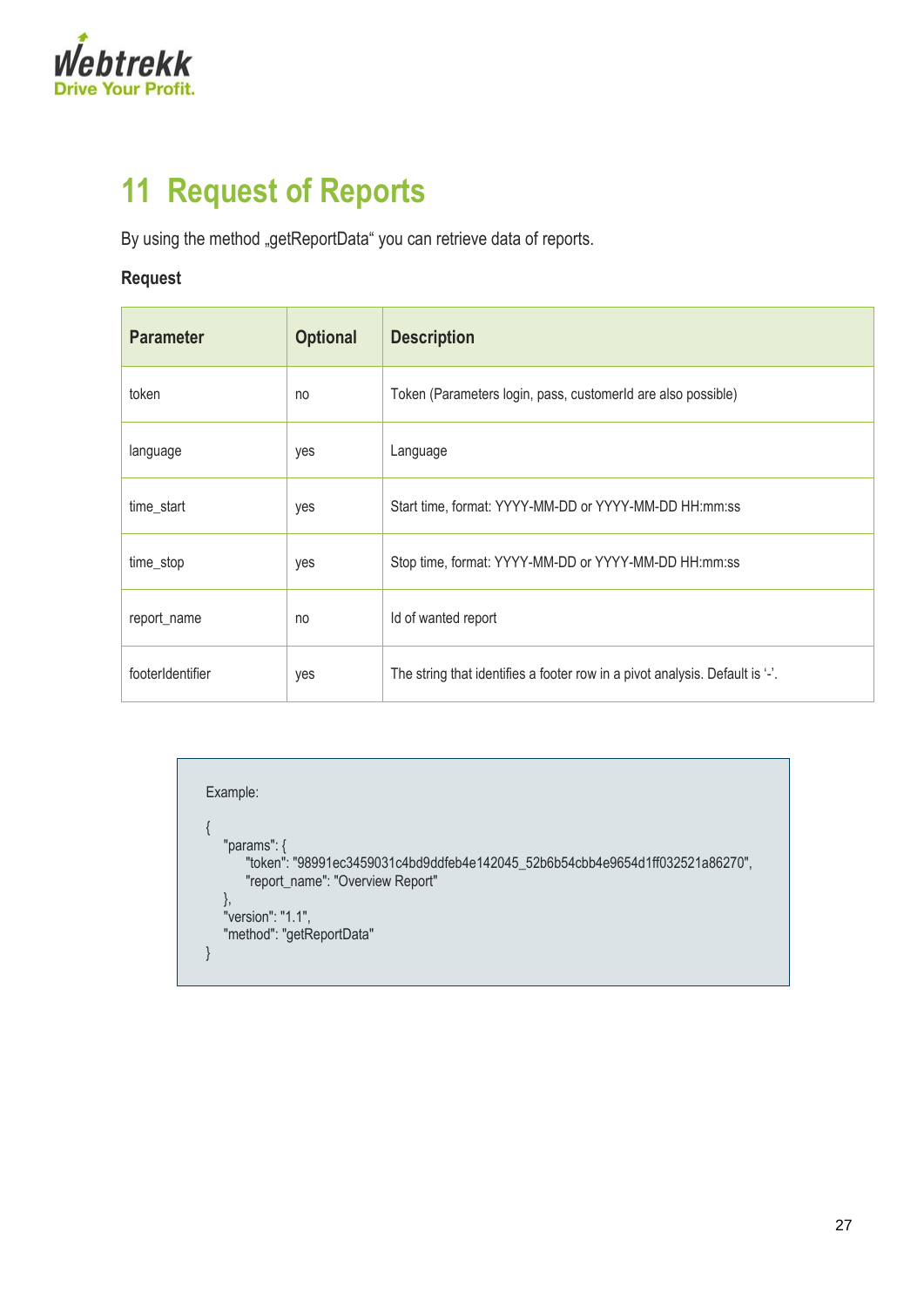

## **Response**

| <b>Parameter</b> | <b>Description</b>                             |
|------------------|------------------------------------------------|
| author           | Name of the author of the report               |
| title            | Title of the report                            |
| description      | Description of the report                      |
| analyses         | Array of analysis data (see Analysis Requests) |

Example: { "version": "1.1", "result": { "author": "John Doe", "title": "Overview Report", "description": "", "analyses": […] } }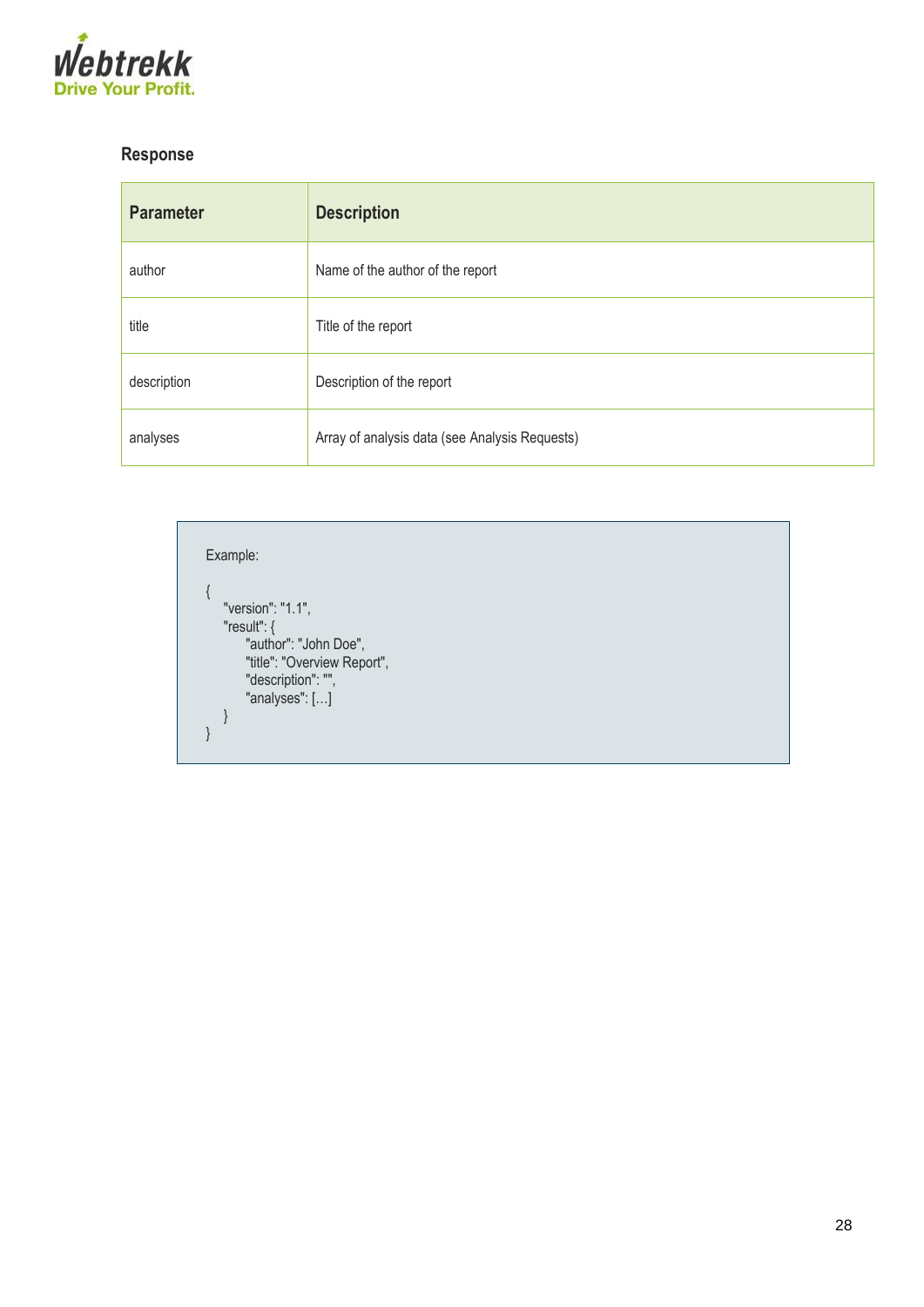

# <span id="page-28-0"></span>**12 Data Export**

By using the method "exportData" you can export category / parameter data. The Limit for exportable rows is 10.000 by default. If more rows are to be exported then it is possible to split the data using the startRow and endRow parameters to export, for example, rows 1 to 10.000, then rows 10.001 to 20.000 and so on.

#### **Request**

| <b>Parameter</b> | <b>Optional</b> | <b>Description</b>                                                                                                                                                                                                                                                                                                |
|------------------|-----------------|-------------------------------------------------------------------------------------------------------------------------------------------------------------------------------------------------------------------------------------------------------------------------------------------------------------------|
| token            | no              | Token (Parameters login, pass, customerId are also possible)                                                                                                                                                                                                                                                      |
| startRow         | no              | Initial line                                                                                                                                                                                                                                                                                                      |
| endRow           | no              | End line                                                                                                                                                                                                                                                                                                          |
| type             | no              | Possible values:<br>content_categories,<br>content_categories_time,<br>customer_categories (URM Categories),<br>page_urls,<br>media_categories,<br>media_playtime,<br>basket_categories,<br>basket_categories_time,<br>product_urls,<br>campaigns,<br>campaigns_time,<br>ecommerce_parameters,<br>time_categories |
| startDate        | yes             | Format YYYY-MM-DD<br>Mandatory for parameter export and timedependent categories.                                                                                                                                                                                                                                 |
| endDate          | yes             | Format YYYY-MM-DD<br>Mandatory for parameter export and timedependent categories.                                                                                                                                                                                                                                 |
| title            | yes             | Title of own parameter<br>Mandatory for parameter export                                                                                                                                                                                                                                                          |
| rowsWithoutData  | yes             | Possible values: 0,1<br>Export only rows without data<br>Standard: 0                                                                                                                                                                                                                                              |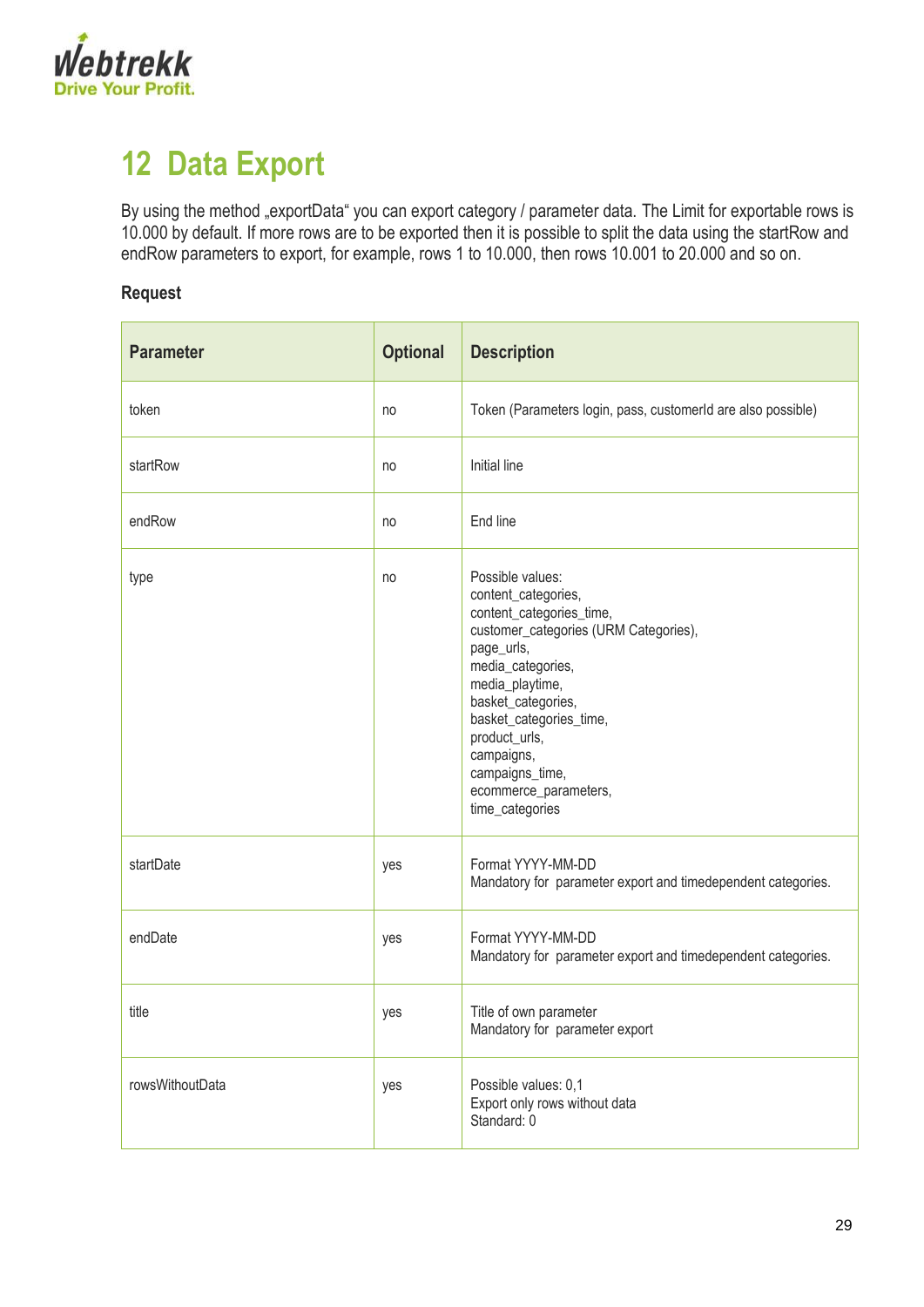

| filter                          | yes | Filters the results. Only supported for Content, Product and Media<br>Categories. The filtered column is Pages, Products or Media.                     |  |
|---------------------------------|-----|--------------------------------------------------------------------------------------------------------------------------------------------------------|--|
| activeCampaigns                 | yes | Export only active campaigns. This entry is only analyzed for<br>campaigns.<br>Yes: 1, No: 0 (Default)                                                 |  |
| dataSourceTypeFilter            | yes | Only for campaign categories. Filter of the Data Source Type.<br>Allowed values: "all". "interfaces", "regular", "secondary". Default is<br>"regular". |  |
| recordIntervalBegin             | yes | Format YYYY-MM-DD, "recordIntervalEnd" must be set.                                                                                                    |  |
| recordIntervalEnd               | yes | Format YYYY-MM-DD. "recordIntervalBegin" must be set.                                                                                                  |  |
| campaignsStartTimeIntervalBegin | yes | Only for campaign categories. Format YYYY-MM-DD.<br>"campaignsStartTimeIntervalEnd" must be set.                                                       |  |
| campaignsStartTimeIntervalEnd   | yes | Only for campaign categories. Format YYYY-MM-DD.<br>"campaignsStartTimeIntervalBegin" must be set.                                                     |  |
| campaignsStopTimeIntervalBegin  | yes | Only for campaign categories. Format YYYY-MM-DD.<br>"campaignsStopTimeIntervalEnd" must be set.                                                        |  |
| campaignsStopTimeIntervalEnd    | yes | Only for campaign categories. Format YYYY-MM-DD.<br>"campaignsStopTimeIntervalBegin" must be set.                                                      |  |

```
Example:
{
   "params": {
       "token": "98991ec3459031c4bd9ddfeb4e142045_52b6b54cbb4e9654d1ff032521a86270",
      "startRow": 1,
       "endRow": 1000,
       "type": "content_categories"
   },
   "version": "1.1",
   "method": "exportData"
}
```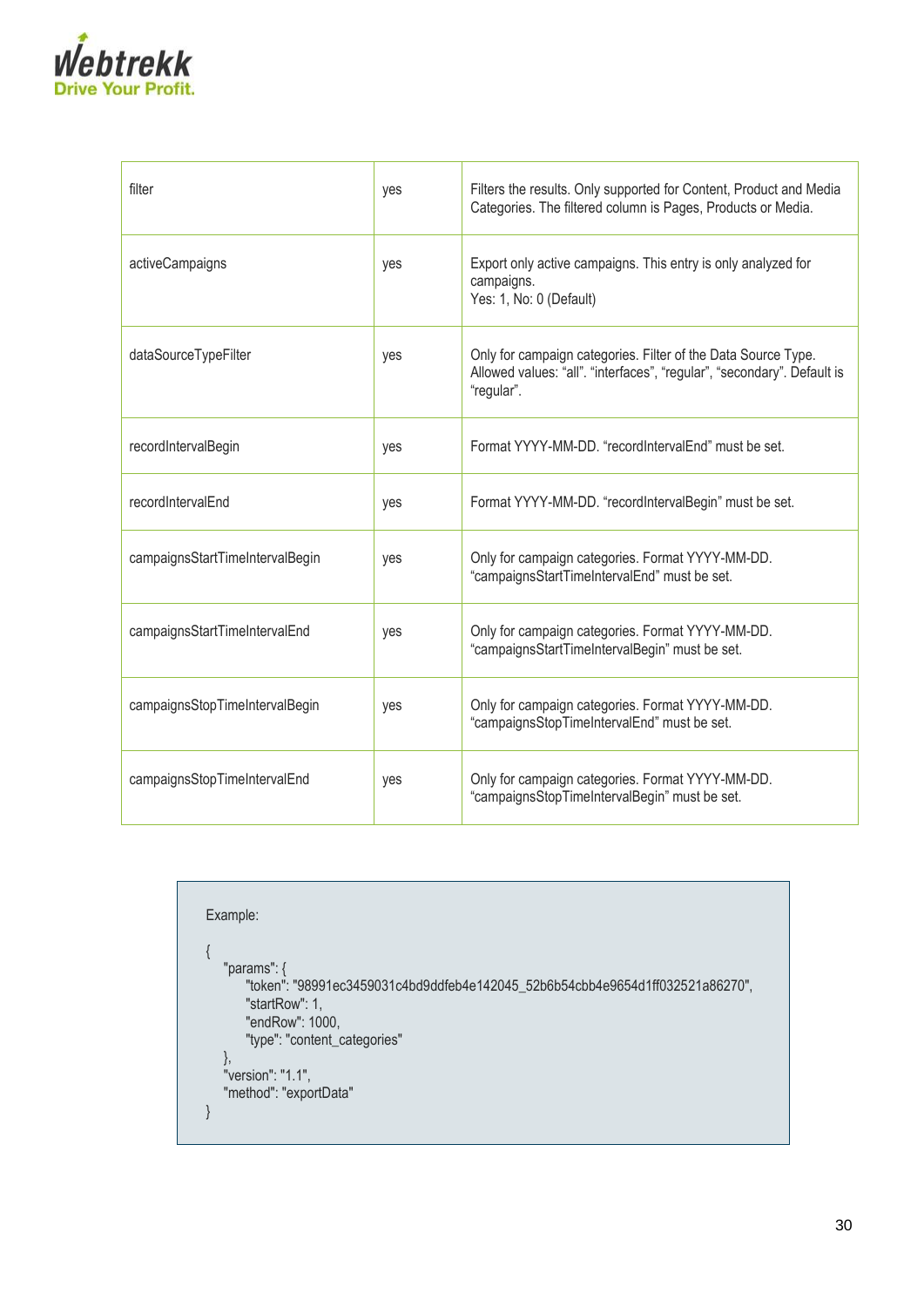

### **Response**

| <b>Parameter</b> | <b>Type</b> | <b>Description</b> |
|------------------|-------------|--------------------|
|                  | array       |                    |

```
Example:
{
   "version": "1.1",
    "result": [
        ["Pages", "Category (Text) – Main category", "Category (Figure) – ownC. "],
        ["index", "archive", "1"],
        ["home", "archive", "2"]
   \, ]
}
```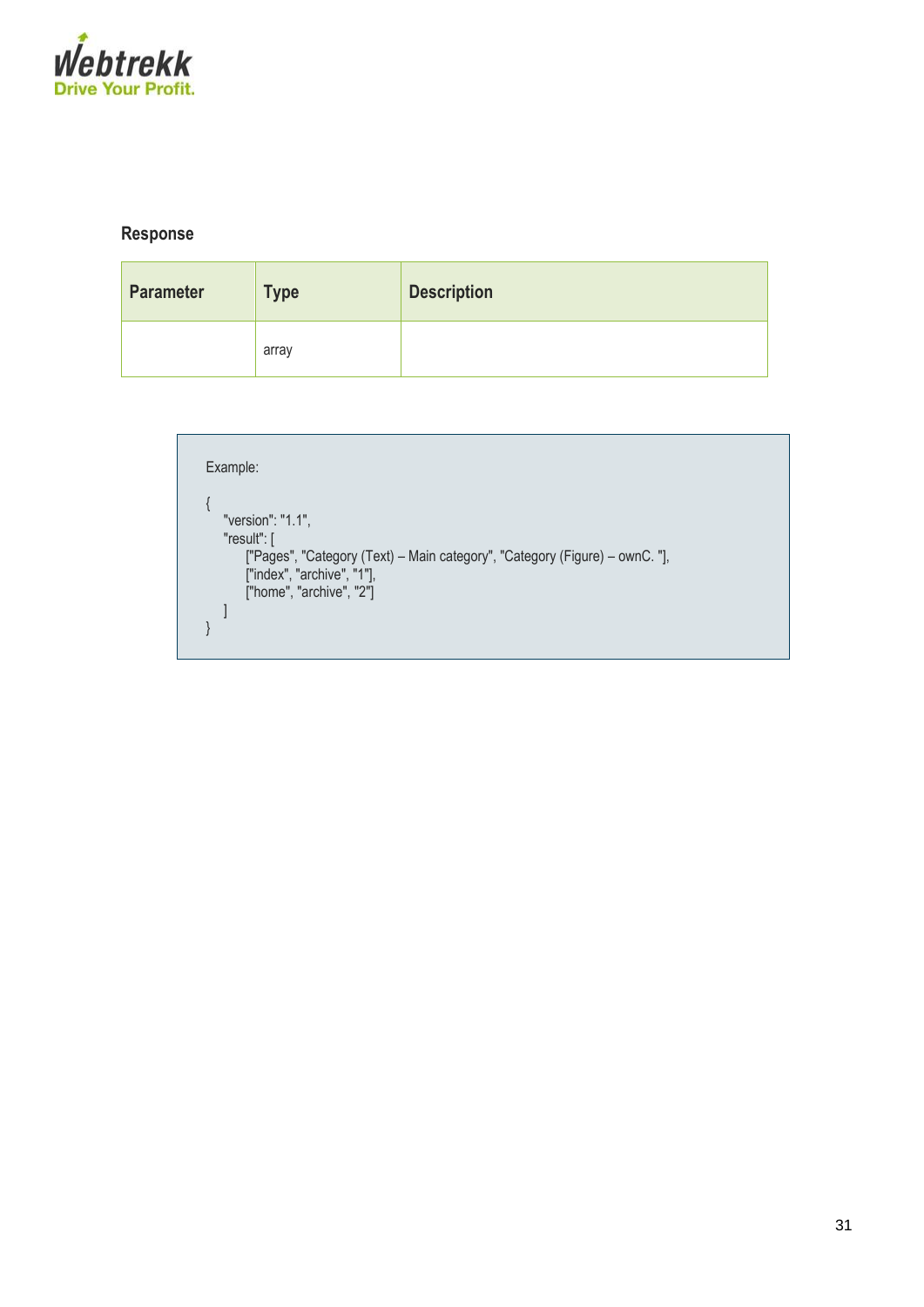

# <span id="page-31-0"></span>**13 Data Import**

By using the method "importData" you can import category / parameter data. The Limit for importable rows is 10.000 by default.

### **Request**

| <b>Parameter</b> | <b>Optional</b> | <b>Description</b>                                                                                                                                                                                                                                                                                                                                                                                                                                                           |
|------------------|-----------------|------------------------------------------------------------------------------------------------------------------------------------------------------------------------------------------------------------------------------------------------------------------------------------------------------------------------------------------------------------------------------------------------------------------------------------------------------------------------------|
| token            | no              | Token (Parameters login, pass, customerld are also possible)                                                                                                                                                                                                                                                                                                                                                                                                                 |
| uploadData       | no              | Two-dimensional Array – Format should be the same as given by the export method<br>(see "Data Export"). The first row of the array contains the headlines of data, all<br>other rows the data itself. The decision which data will be imported is based on the<br>headlines.                                                                                                                                                                                                 |
| uploadType       | no              | content_categories (including Page URLs),<br>content_categories_time,<br>customer_categories (URM Categories - upload via customer_id),<br>customer_categories_deid (URM Categories - upload via End-Device-Visior-ID),<br>media_categories (including Media Playtime)<br>basket_categories (including Product URLs)<br>basket_categories_time,<br>product_categories,<br>campaigns,<br>campaigns_time,<br>ecommerce_parameters,<br>time_categories,<br>session_parameter_tv |

```
Example:
{
   "params": {
       "token": "98991ec3459031c4bd9ddfeb4e142045_52b6b54cbb4e9654d1ff032521a86270",
       "uploadType": "content_categories",
       "uploadData": [
           ["Pages", "Category (Text) – Main category", "Category (Figure) – ownC. "],
           ["index", "archive", "1"],
           ["home", "archive", "2"]
      ]
   },
   "version": "1.1",
   "method": "importData"
}
```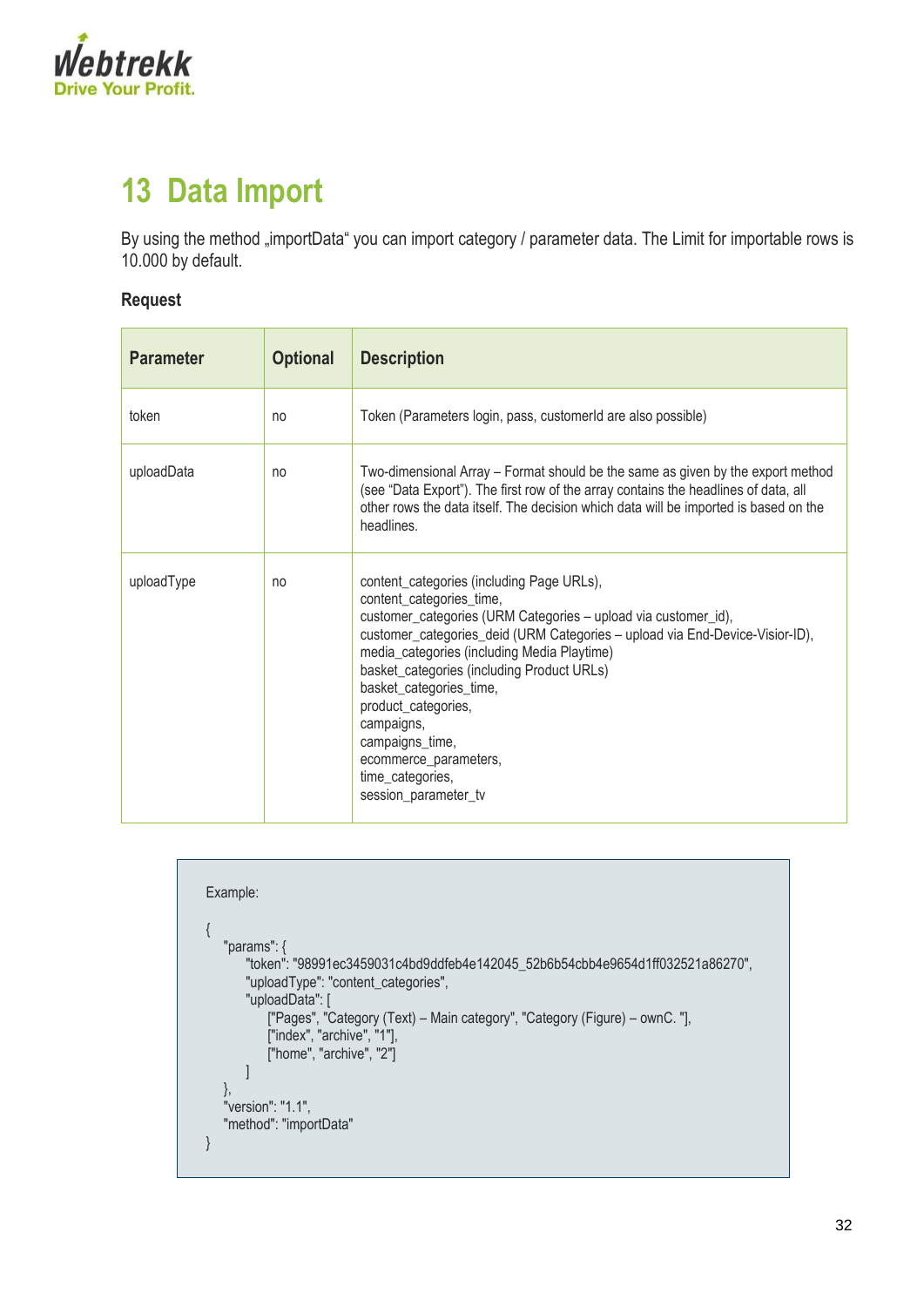

```
Example for changing a campaign:
{
   "params": { 
      "token": "98991ec3459031c4bd9ddfeb4e142045_52b6b54cbb4e9654d1ff032521a86270",
      "uploadType": "campaigns", 
      "uploadData": [
          \lceil"Action (delete, suggest)",
              "Advertising Media Title*",
              "DataSourceType (page, mediacode, action, seo, referrer)",
              "DataSourceValue*"
          ],
          [
             "",
              <newCampaignName1>,
              "mediacode",
              <Mediacode1>
          ],
          [
              "",
              <newCampaignName2>,
              "mediacode",
              <Mediacode2>
          ],
          ...
          \lceil"",
              <newCampaignNameN>,
              "mediacode",
              <MediacodeN>
          ]
      ]
  },
   "version": "1.1", 
  "method": "importData"
}
It will rename the campaign <Mediacode1> to <newCampaignName1>, <Mediacode2> to
<newCampaignName2> and so on.
```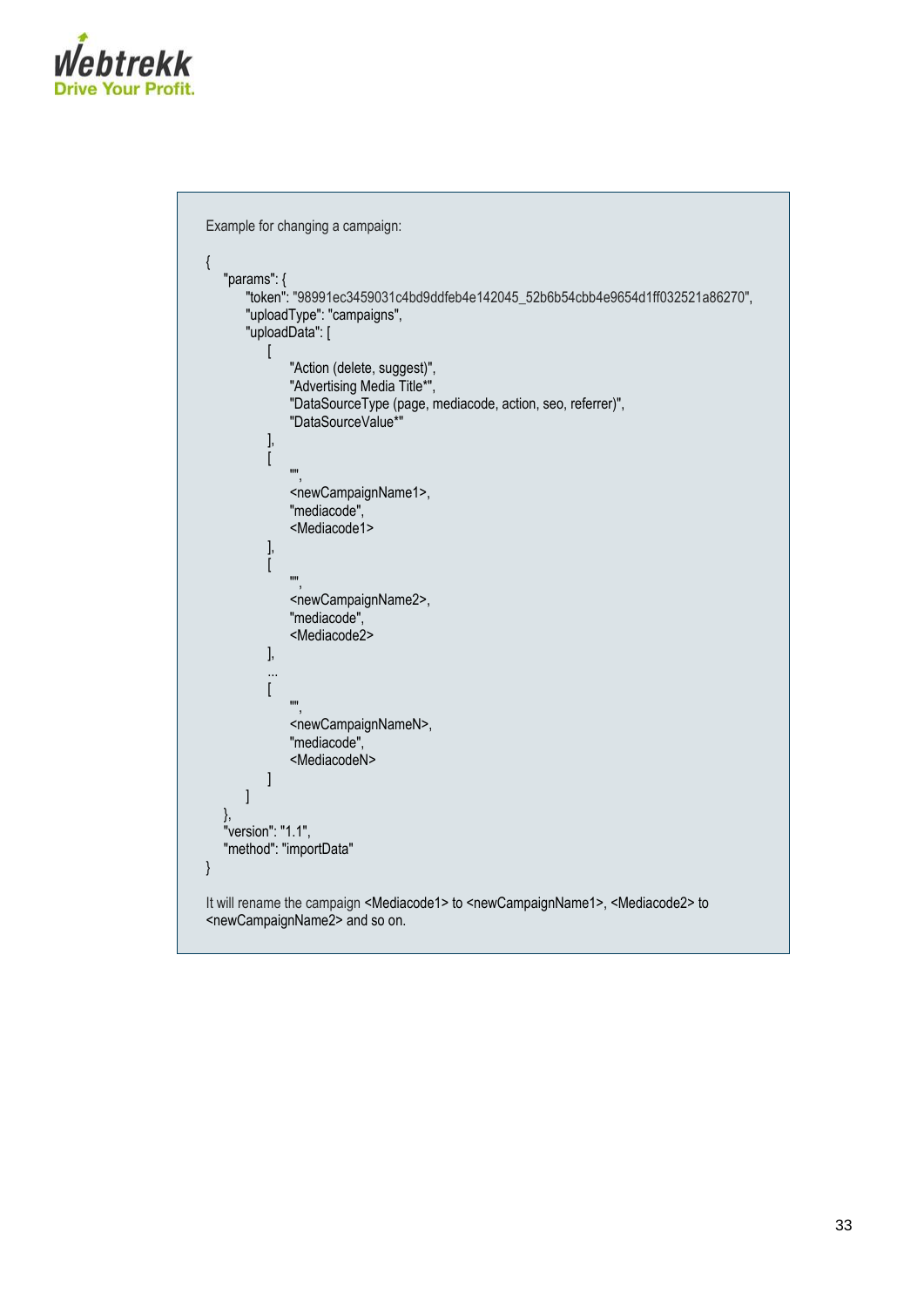

```
Example for deleting a campaign:
{ 
   "params": { 
       "token": "98991ec3459031c4bd9ddfeb4e142045_52b6b54cbb4e9654d1ff032521a86270",
       "uploadType": "campaigns", 
       "uploadData": [ 
           \sqrt{ }"Action (delete, suggest)",
               "Advertising Media Title*",
               "DataSourceType (page, mediacode, action, seo, referrer)",
               "DataSourceValue*"
          ], 
          \overline{ }"delete",
               <CampaignName1>,
               "mediacode",
               <Mediacode1>
          ], 
           \overline{[}"delete",
               <CampaignName2>,
               "mediacode",
               <Mediacode2>
          ], 
           ...
           \overline{[}"delete",
               <CampaignNameN>,
               "mediacode",
               <MediacodeN>
          ] 
       ]
   },
   "version": "1.1", 
   "method": "importData"
}
It will delete the campaigns with <Mediacode1>, <Mediacode2>, and so on.
It is also possible to merge different actions in one upload for changing and deleting campaigns.
```
#### **Response**

| <b>Parameter</b> | <b>Type</b> | <b>Description</b>  |  |
|------------------|-------------|---------------------|--|
|                  | string      | Submits empty array |  |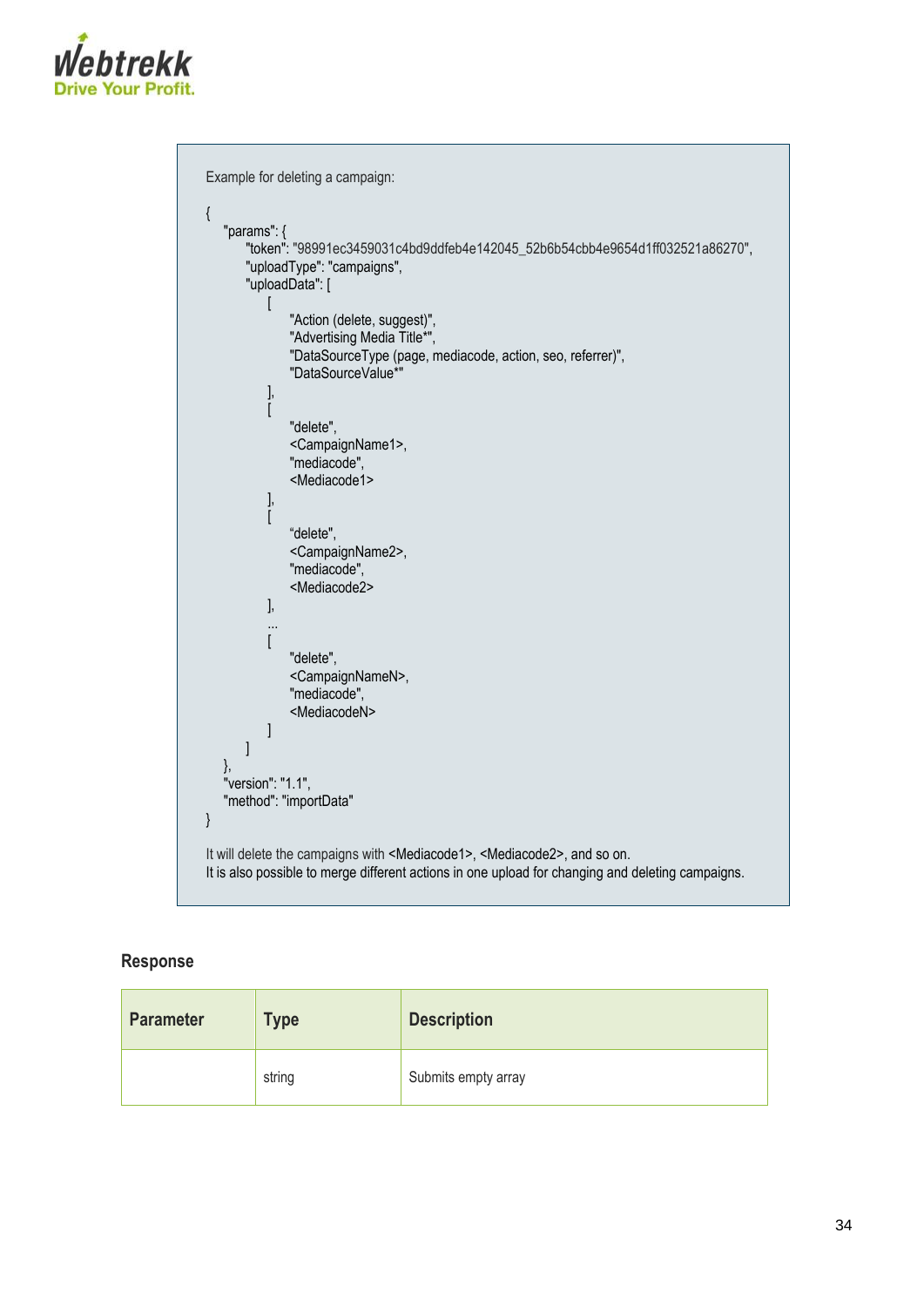

```
Example:
{
   "version": "1.1",
   "result": []
}
```

```
Example for URM Category Import via URM - Custom Visitor Id:
{
 "params": {
 "token": "c7a0768a865b9a20a6ba2278e6ebf686_6f9d875ca7abdf76969f07a2fefcdaba",
 "uploadType": "customer_categories",
 "uploadData": [
  "uploadType": "customer_categories",<br>"uploadData": [<br>[
      "Customer",
      "URM – Category Name",
      "URM - Gender"
    ],
    \left[ \right] "508371",
      "Caras 1116",
      "Woman"
\Box},
 "version": "1.1",
 "method": "importData"
}
```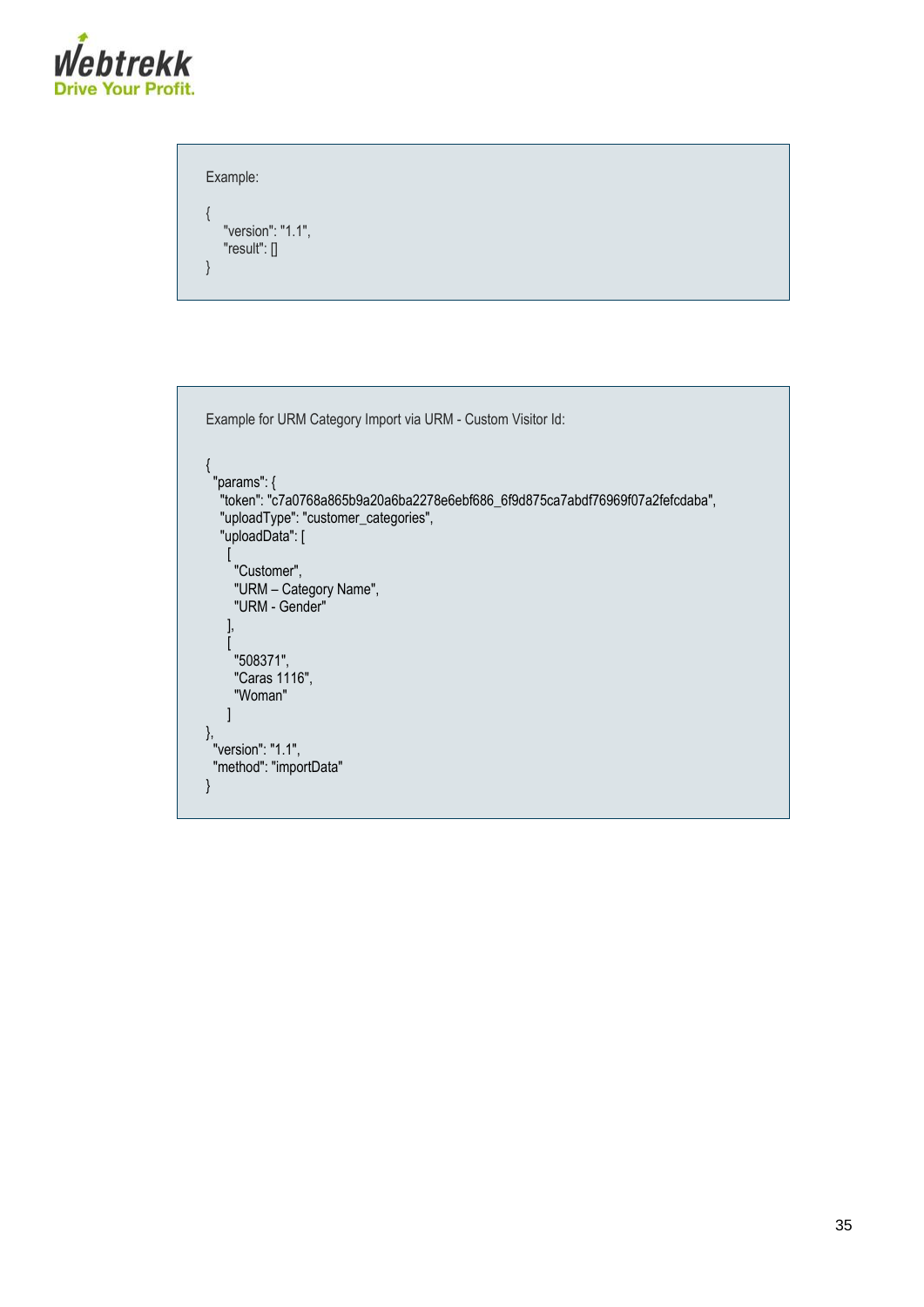

```
Example for URM Category Import via End Device Visitor ID:
URM Categories are related to one URM – Custom Visitor ID. If you're Account is configured to run 
cross-device, several End Device Visitor Ids can belong to one URM – Custom Visitor ID.
Please be aware, that if you upload different values for a category to different devices of one 
Customer, only one value will be taken.
We recommend to use the Upload via URM – Custom Visitor ID instead.
{
 "params": {
 "token": "c7a0768a865b9a20a6ba2278e6ebf686_b431121901c3e97ed8da17fc331da9c4",
 "uploadType": "customer_categories_deid",
 "uploadData": [
\overline{\phantom{a}}]<br>"deid",<br>^^
      "URM – Category Name",
      "URM - Gender"
     ],
    \overline{[} "2148028690700883469",
      "Caras 1116",
      "Woman"
    ]
   ]
  },
  "version": "1.1",
  "method": "importData"
}
```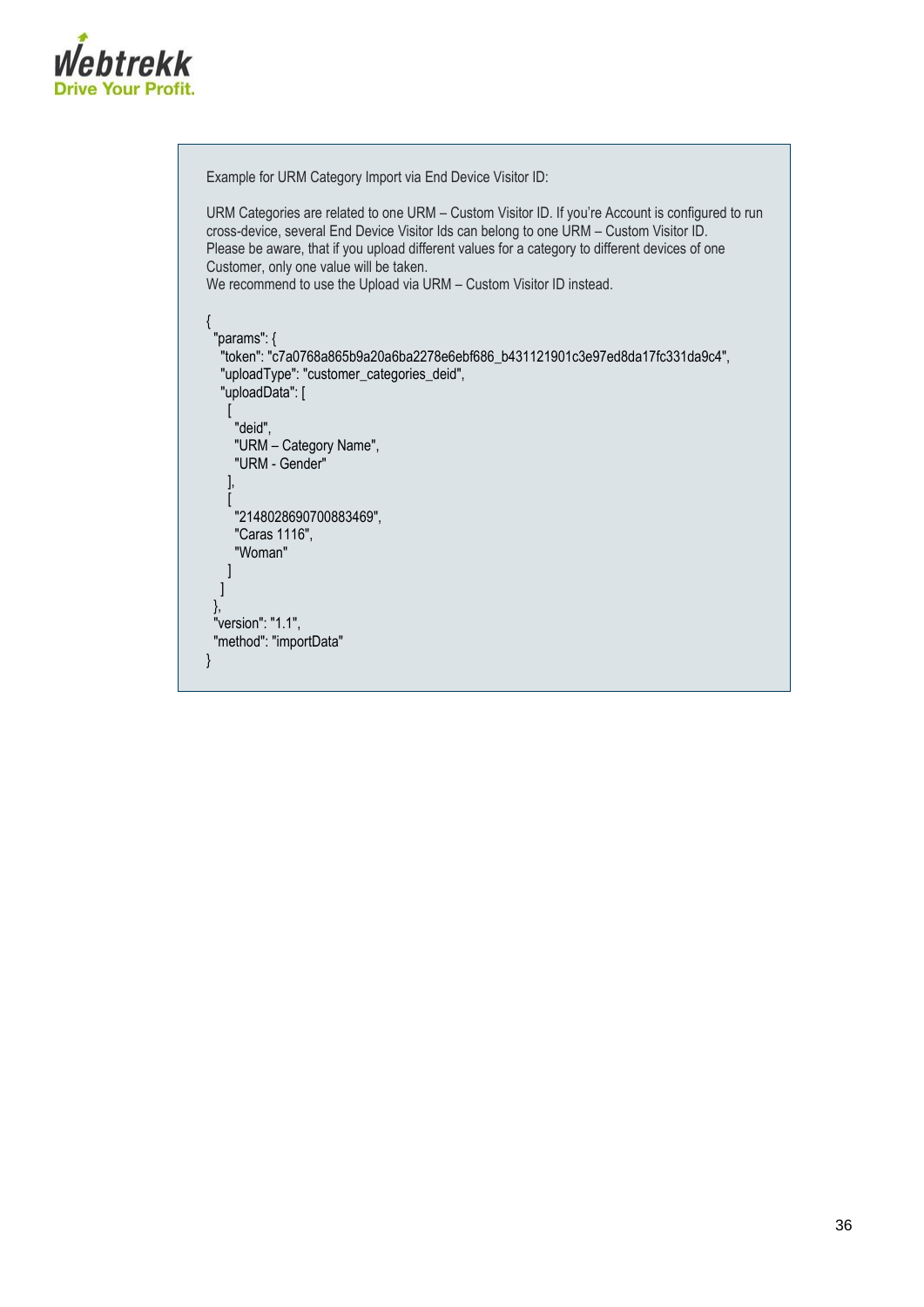

## <span id="page-36-0"></span>**14 TV data deletion**

By using the method "deleteTvData" you initiate the deletion of TV data.

## **Request**

| <b>Parameter</b> | <b>Optional</b> | <b>Description</b>               |  |
|------------------|-----------------|----------------------------------|--|
| customerId       | no              | ID of wanted customer (Track ID) |  |
| login            | no              | Login Webtrekk Frontend          |  |
| pass             | no              | Password Webtrekk Frontend       |  |
| time_start       | no              | Format YYYY-MM-DD HH:mm:ss       |  |
| time_stop        | no              | Format YYYY-MM-DD HH:mm:ss       |  |

| Example:                             |  |
|--------------------------------------|--|
|                                      |  |
|                                      |  |
| "params": $\{$                       |  |
| "login": "login",                    |  |
| "pass": "pass",                      |  |
| "customerId": "11111111111",         |  |
| "time_start": "2013-12-01 00:00:00", |  |
| "time_stop": "2013-12-31 23:59:59"   |  |
|                                      |  |
| "version": "1.1",                    |  |
| "method": "deleteTvData"             |  |
|                                      |  |
|                                      |  |

## **Response**

| <b>Parameter</b> | Type  | <b>Description</b>                           |
|------------------|-------|----------------------------------------------|
|                  | array | Submits array ["Deleting Tv Data initiated"] |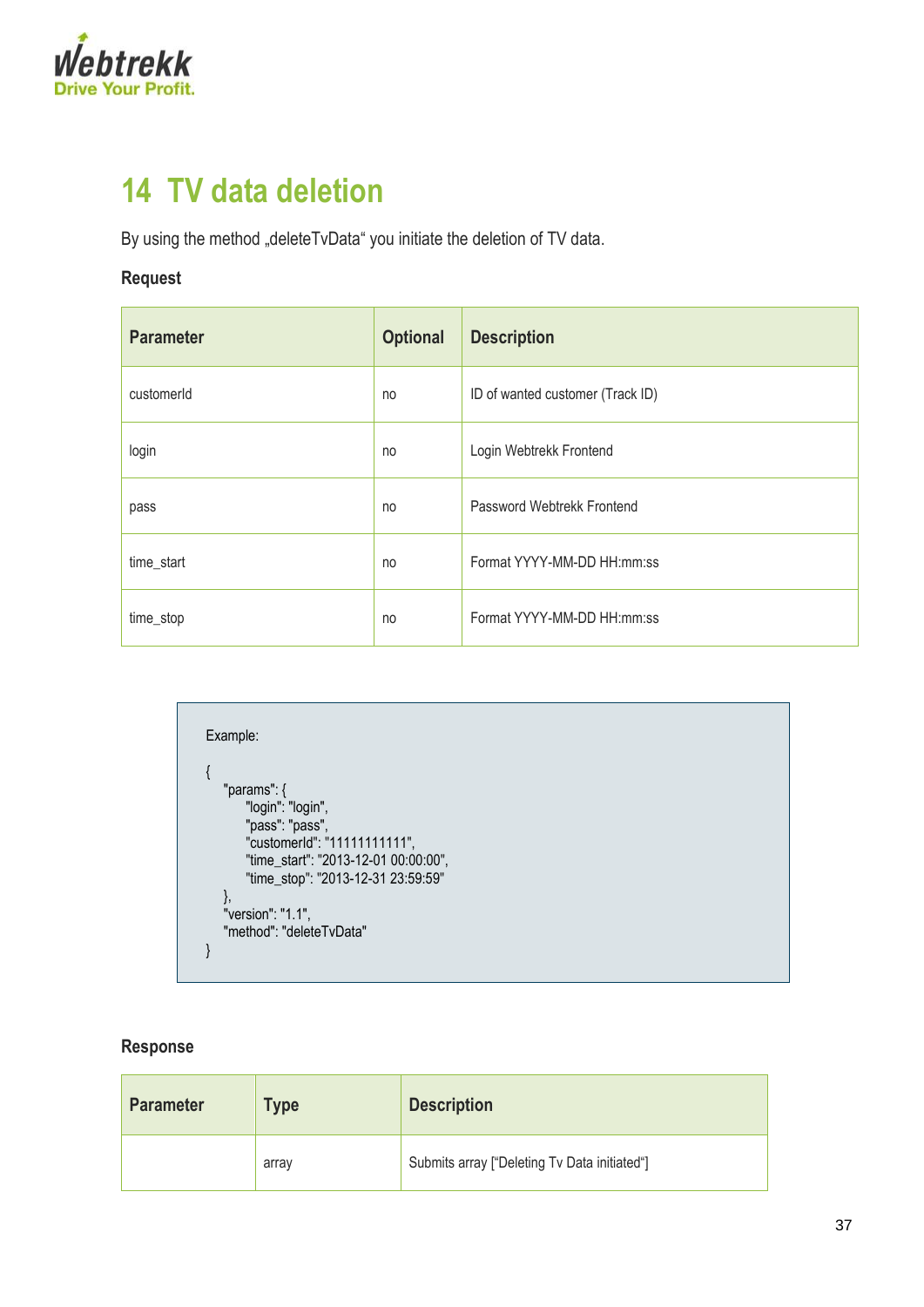

Example:

{ "version": "1.1", "result": ["Deleting Tv Data initiated"] }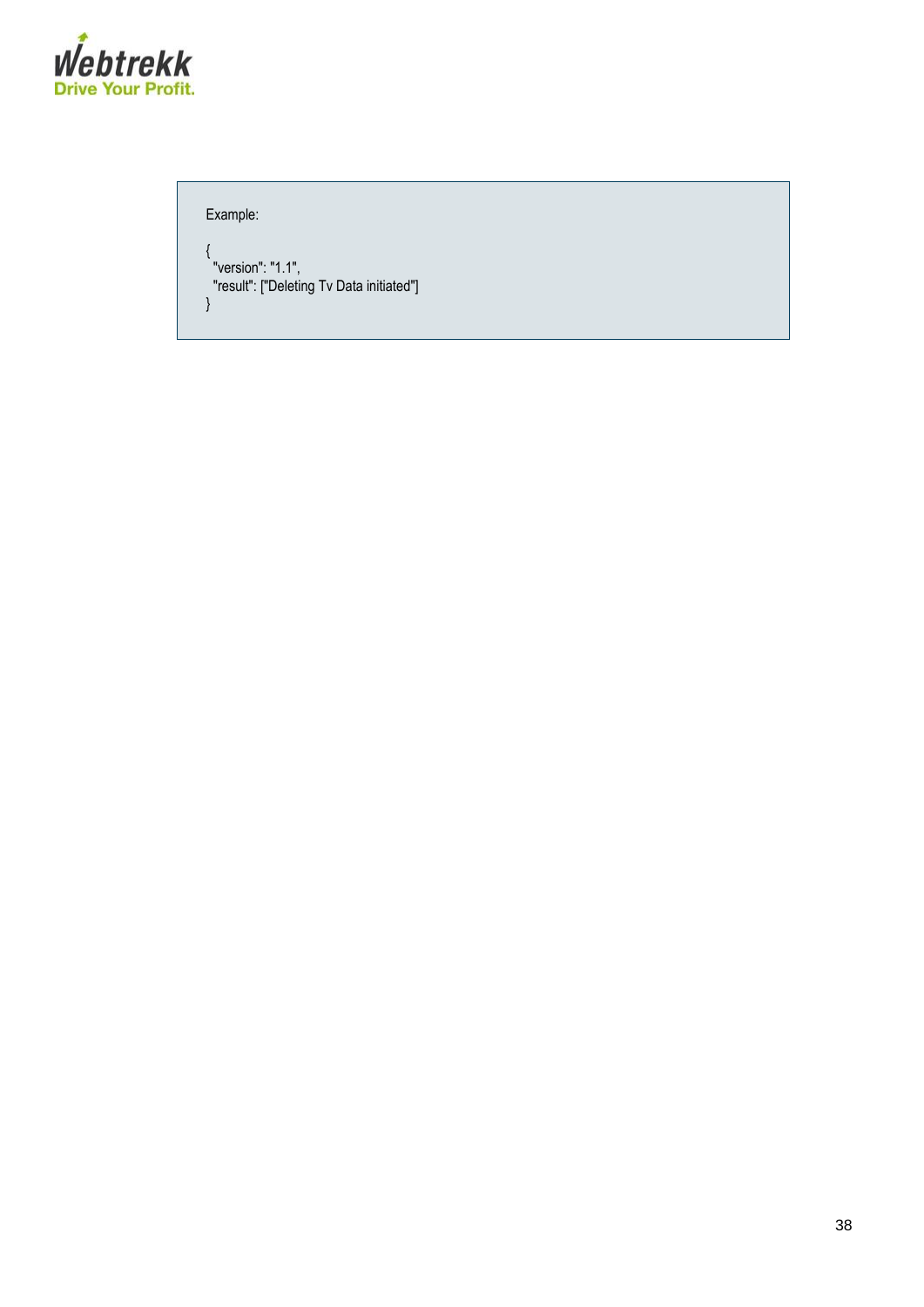

# <span id="page-38-0"></span>**15 Request Limitations**

To prevent blocking the JSON API and the server by a high frequency of API requests of one customer the number of requests per time period is limited. If one single Q3 user sends requests to the JSON API with a frequency higher than the defined limits, the JSON API will refuse subsequent requests for the defined period.

The limitations are defined by the following values.

| <b>Name</b>                          | <b>Value</b> | <b>Description</b>                                     |
|--------------------------------------|--------------|--------------------------------------------------------|
| JSON_REQUESTS_ALLOWED_PER_PERIOD     | 120          | Default long-term number of requests                   |
| <b>JSON REQUESTS PERIOD</b>          | 600          | Default long-term period time                          |
| JSON_REQUESTS_ALLOWED_PER_PERIOD SEC | 5            | Default short-term number of requests per seconds time |
| JSON REQUESTS PERIOD SEC             | 10           | Default short-term period seconds time                 |

#### **Short-term limit**

The short-term limit applies if the customer sends a lot of requests in a relatively short period of time, e.g. 1 request per second. In the default configuration, the limitation applies after 10 seconds when there are more than 1 requests per 2 seconds. After the limit is reached the following request will be accepted 1 per 10 seconds until the frequency goes back to the allowed level.

#### **Long-term limit**

The long-term limit applies if the customer sends a lot of requests in a relatively long period of time, e. g. 1 request every 4 seconds. In the default configuration, the limitation applies after 10 minutes (600 seconds) when there are more than 120 requests within this time period. After the limit is reached the following request will be accepted 1 per 10 minutes until the frequency goes back to the allowed level. The long-term limit will be also applied to the requests which are limited by the short-term limit and still coming with the same frequency within the long-term period.

In case a limit was reached, the API will respond with the following message and header: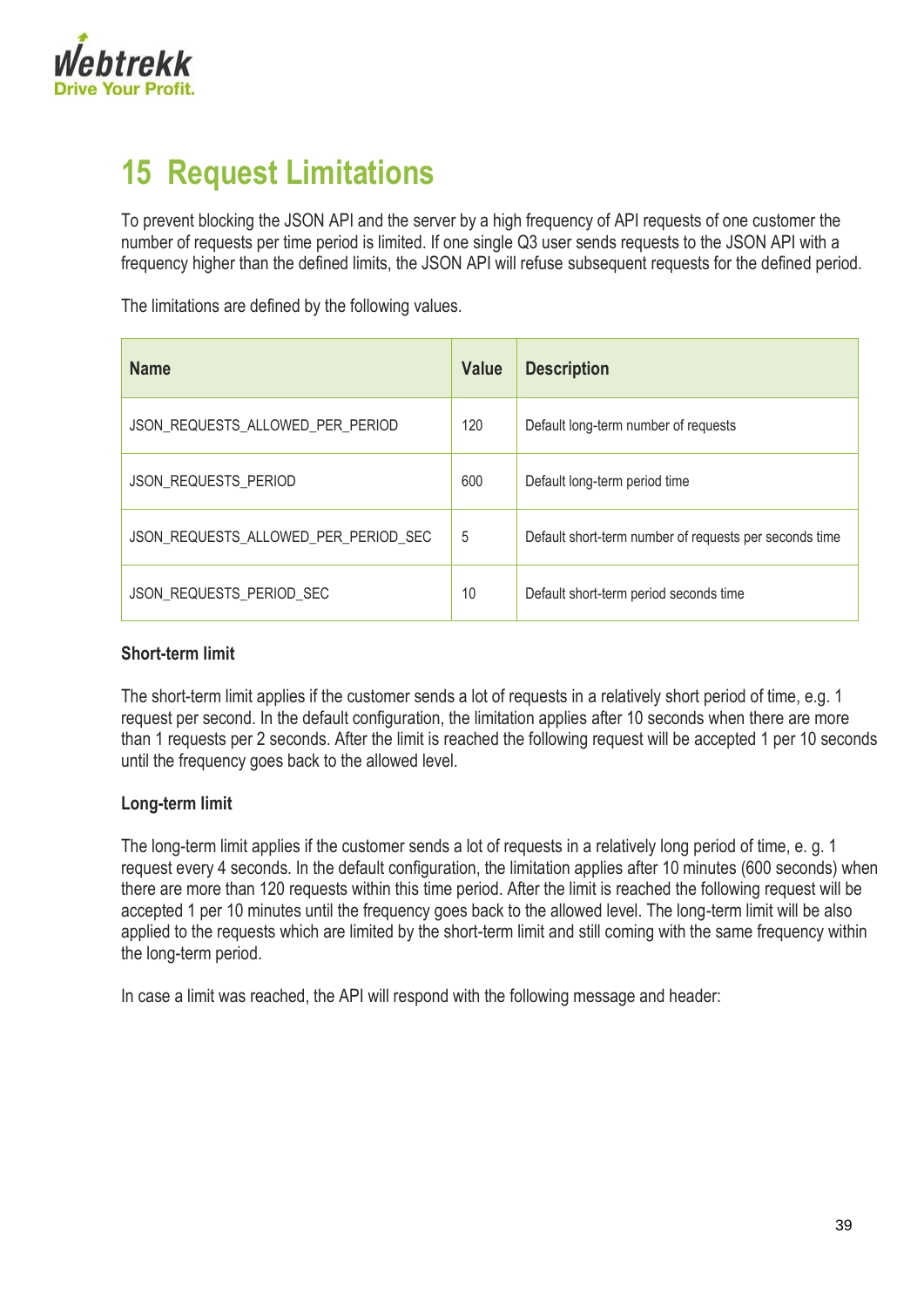

```
{
  "version":"1.1",
  "error": {
      "name": "JSONRPCError",
      "message": "To many requests ([JSON_REQUESTS_ALLOWED_PER_PERIOD |
         JSON_REQUESTS_ALLOWED_PER_PERIOD_SEC]) within 
         [JSON_REQUESTS_PERIOD | JSON_REQUESTS_PERIOD_SEC] seconds."
   },
    "code" : 501
}
HTTP-Header:
Status: 200 OK
Content-Type: application/x-www-form-urlencoded
```
Example:



Please note that the described limitations can not be changed individually per account. We reserve the right to change the limitation values in case there is still a risk of blocking the API with the current values.